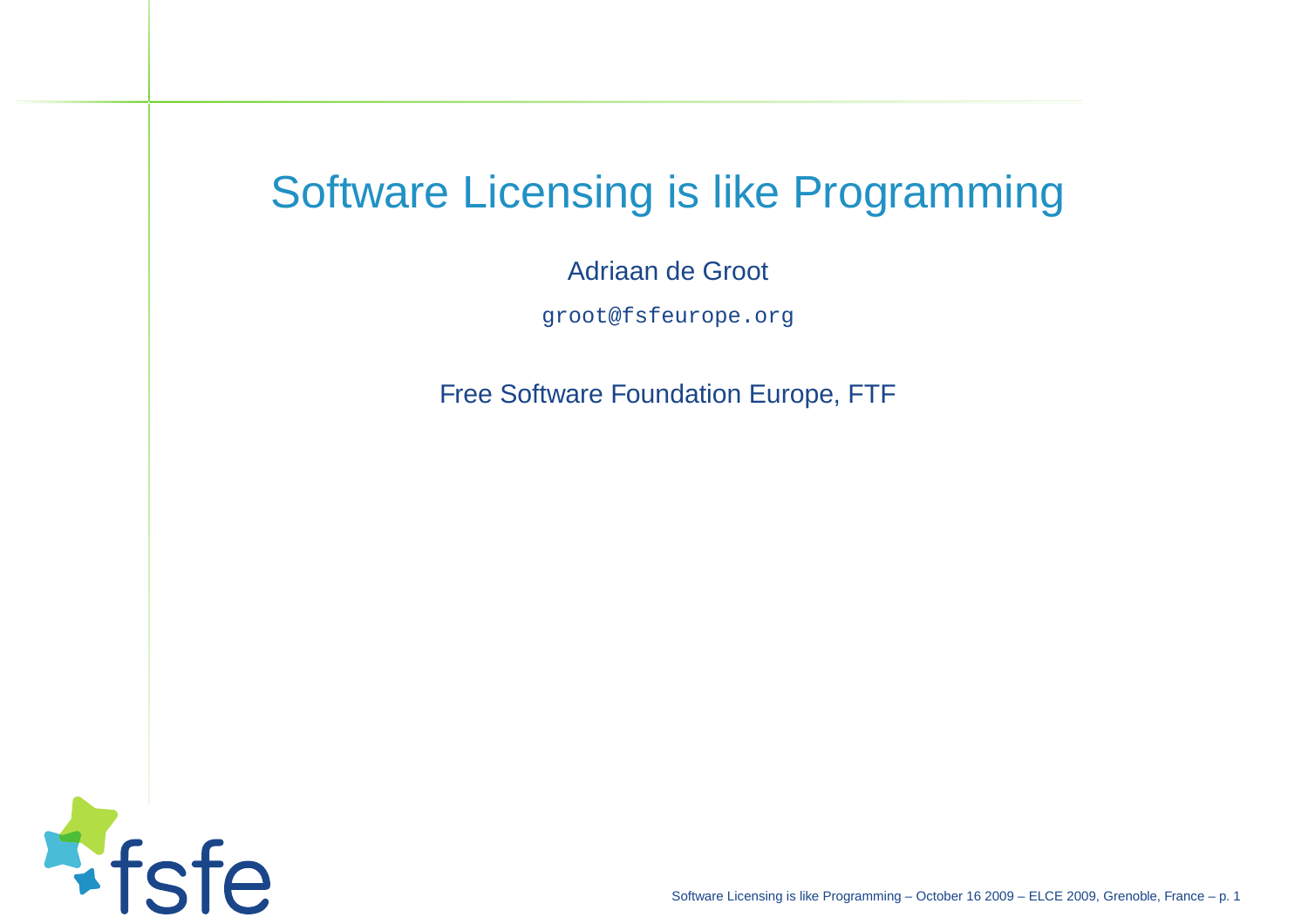#### What shall we do with <sup>a</sup> software license?

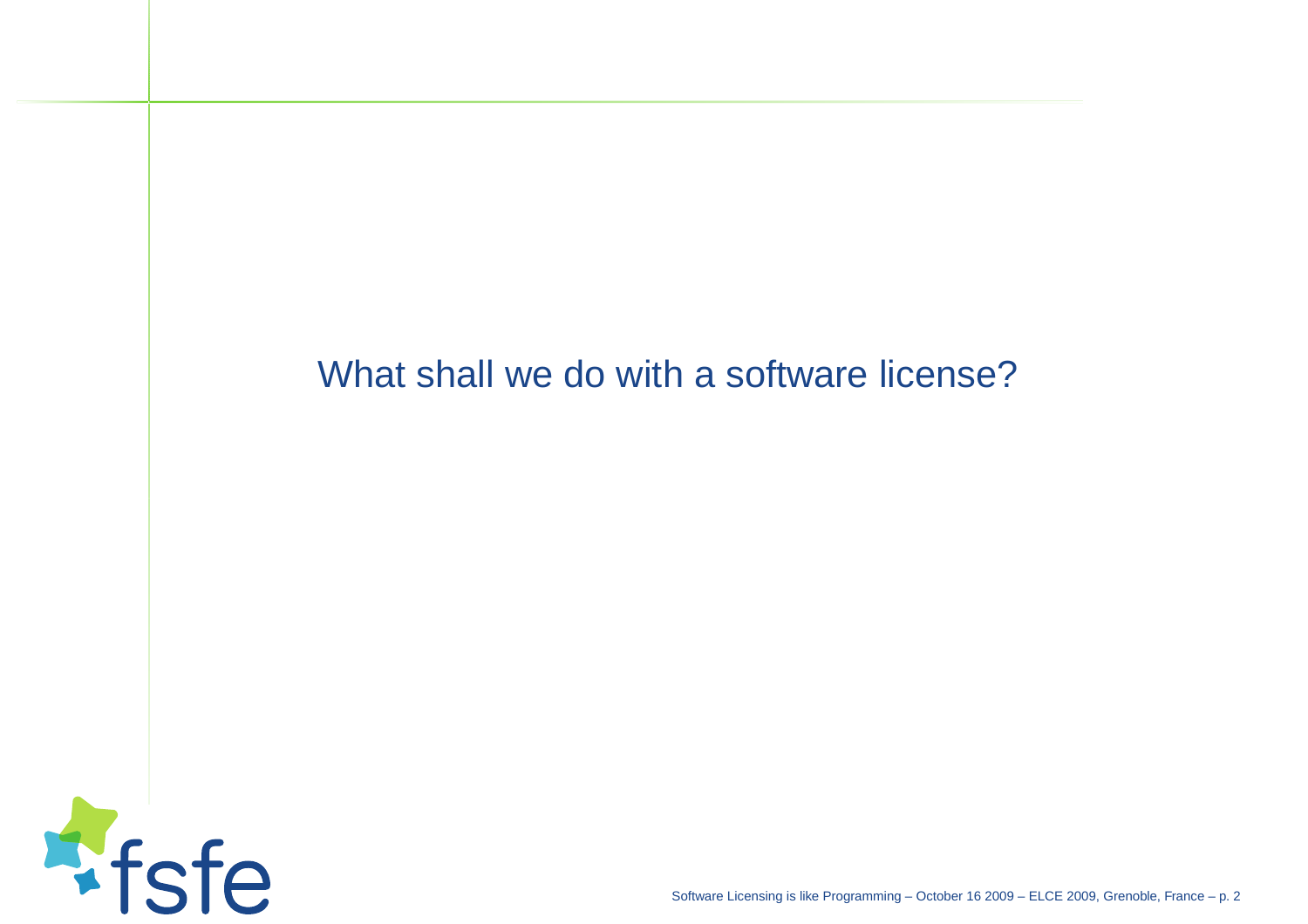#### What shall we do with <sup>a</sup> software license?

#### Everybody sing!

fe

**A**fsf

- Violate it daily till Harald stops us $\bullet$
- Pretend it isn't there and go our own way $\bullet$
- Ship it and then hope that no one spots it  $\bullet$
- Engage with the upstream and send patches $\bullet$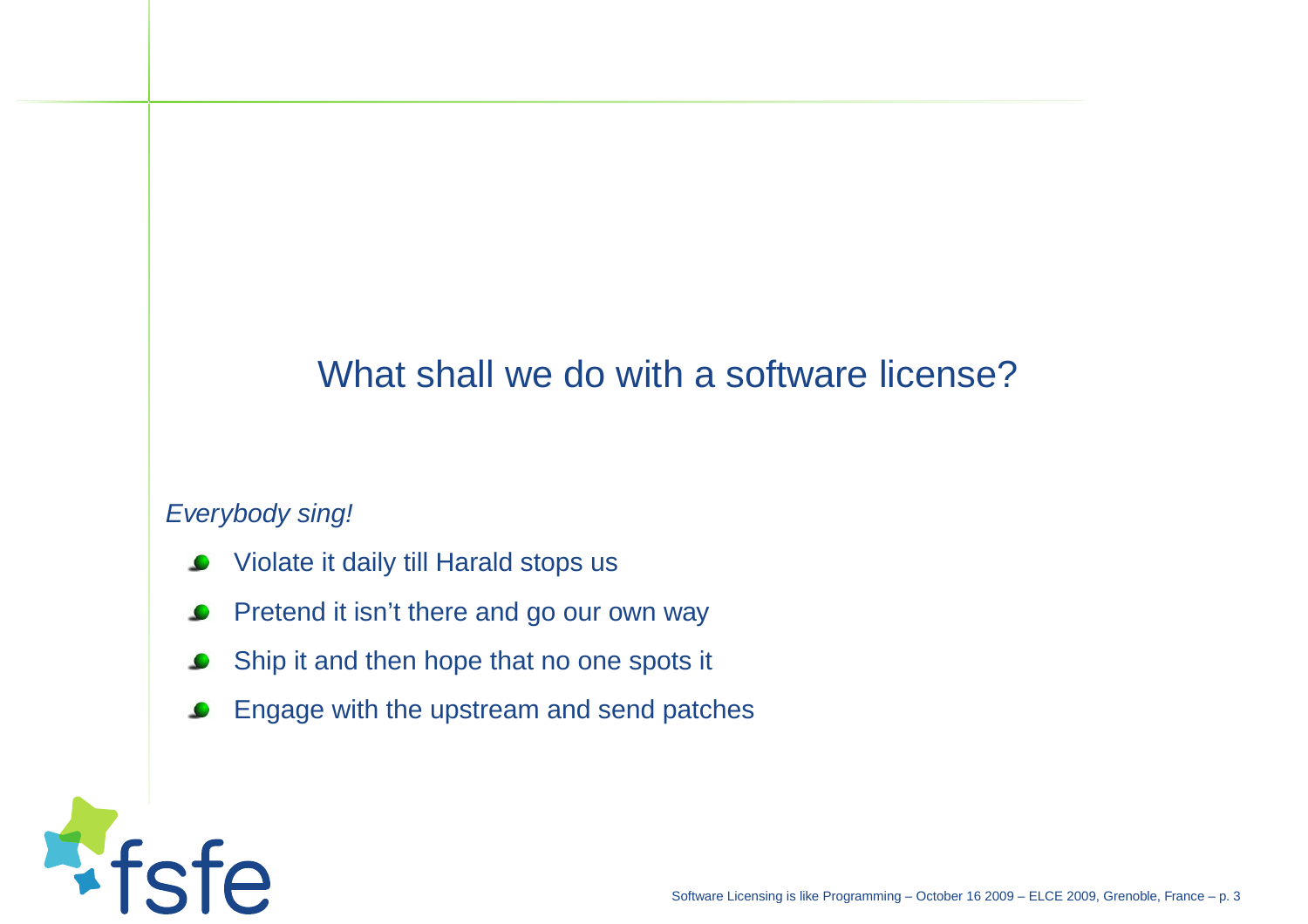# Who is this guy?

- **COLONG THE SOFT CONTRETT CONTRETT OF LONG THE FREE SOFTWATE CONTRETT**
- **Software Quality researcher**
- **Freedom Task Force coordinator**
- Father of two

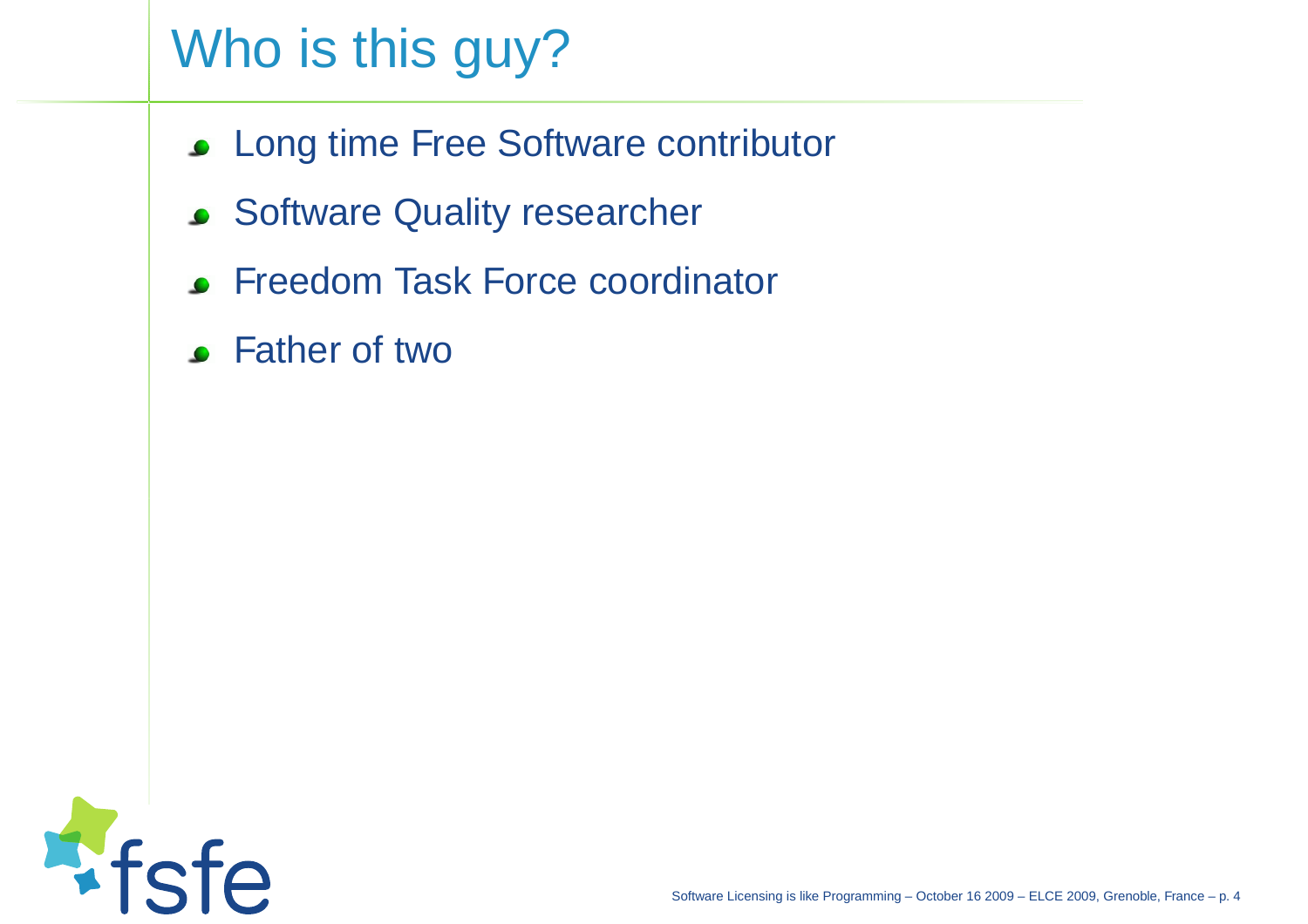# What is the FSFE?

- **Free Software Foundation Europe** ... Europe
- **Policy work at EU level**
- **Freedom Task Force** ... IANAL

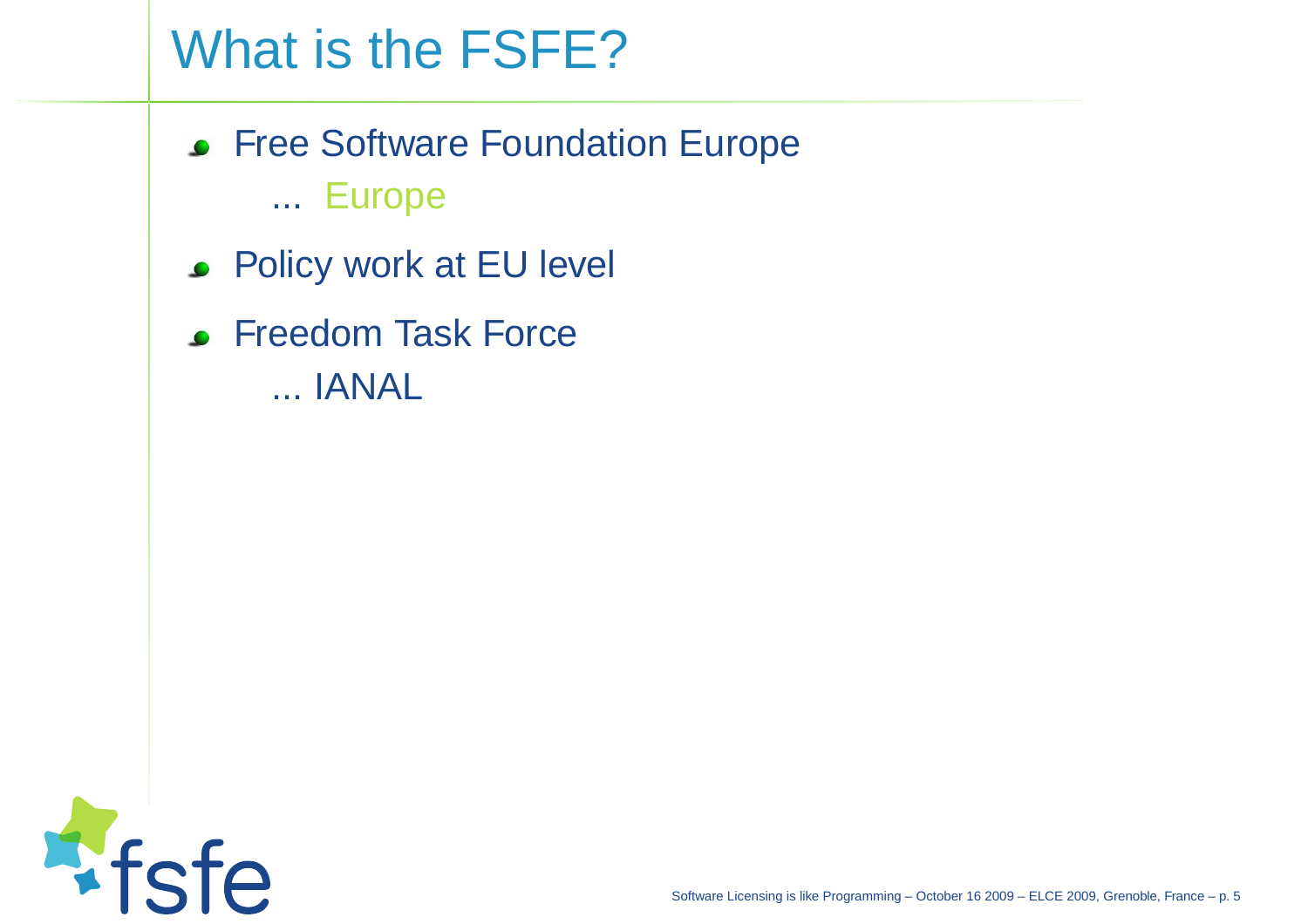# What is the FTF?

- Services for Free Software projects
- **Legal administrative support for Free Software projects**
- **Services to business**
- Knowledge development
- **European Legal Network**
- **Supports the IFOSSLR**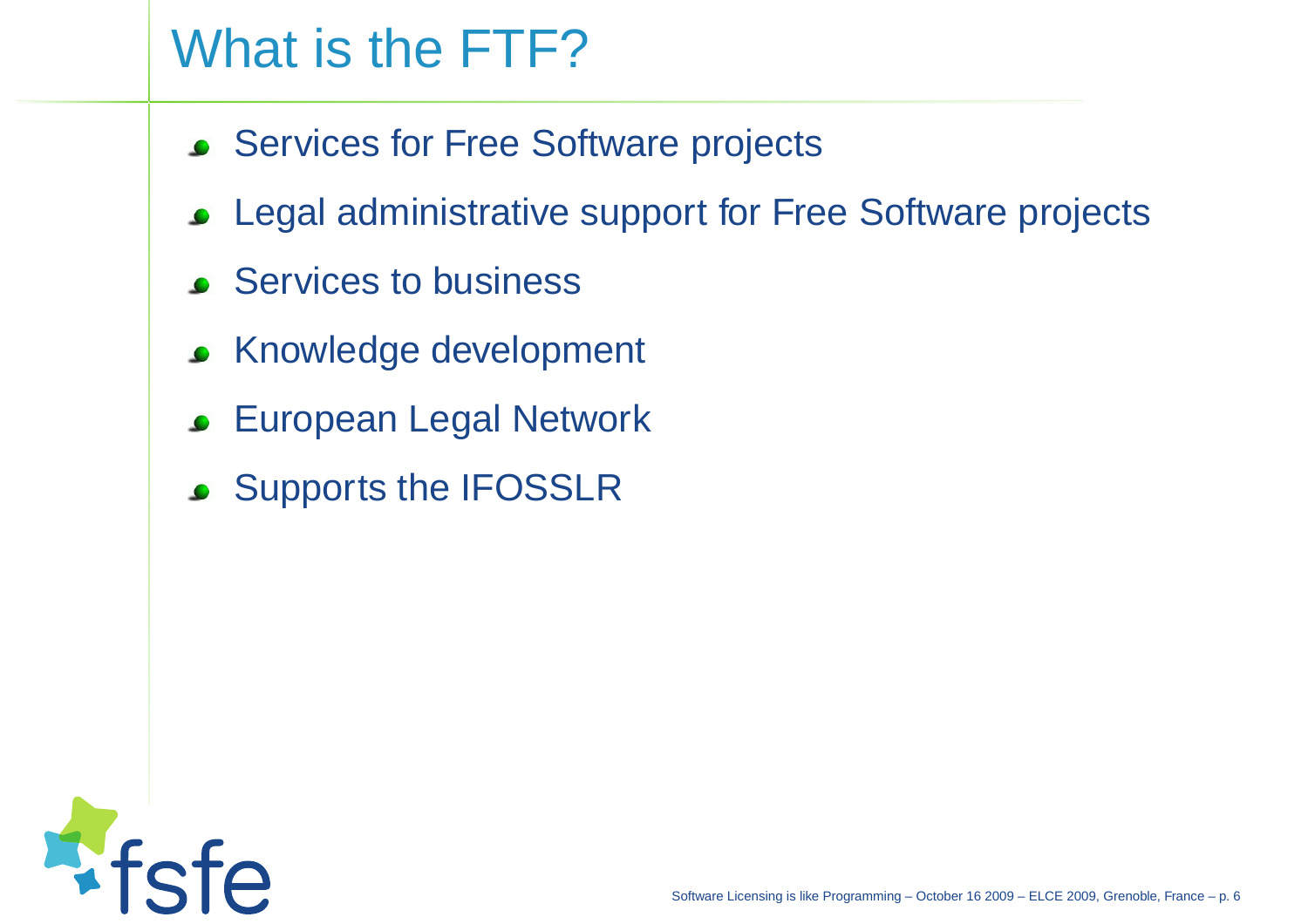# **Licensing**

### Licensing is <sup>a</sup> lot like programming

- $\bullet$  It's fun!
- **Bugs happen**
- It's infuriating to debug
- **Folks just want things to be fixed**

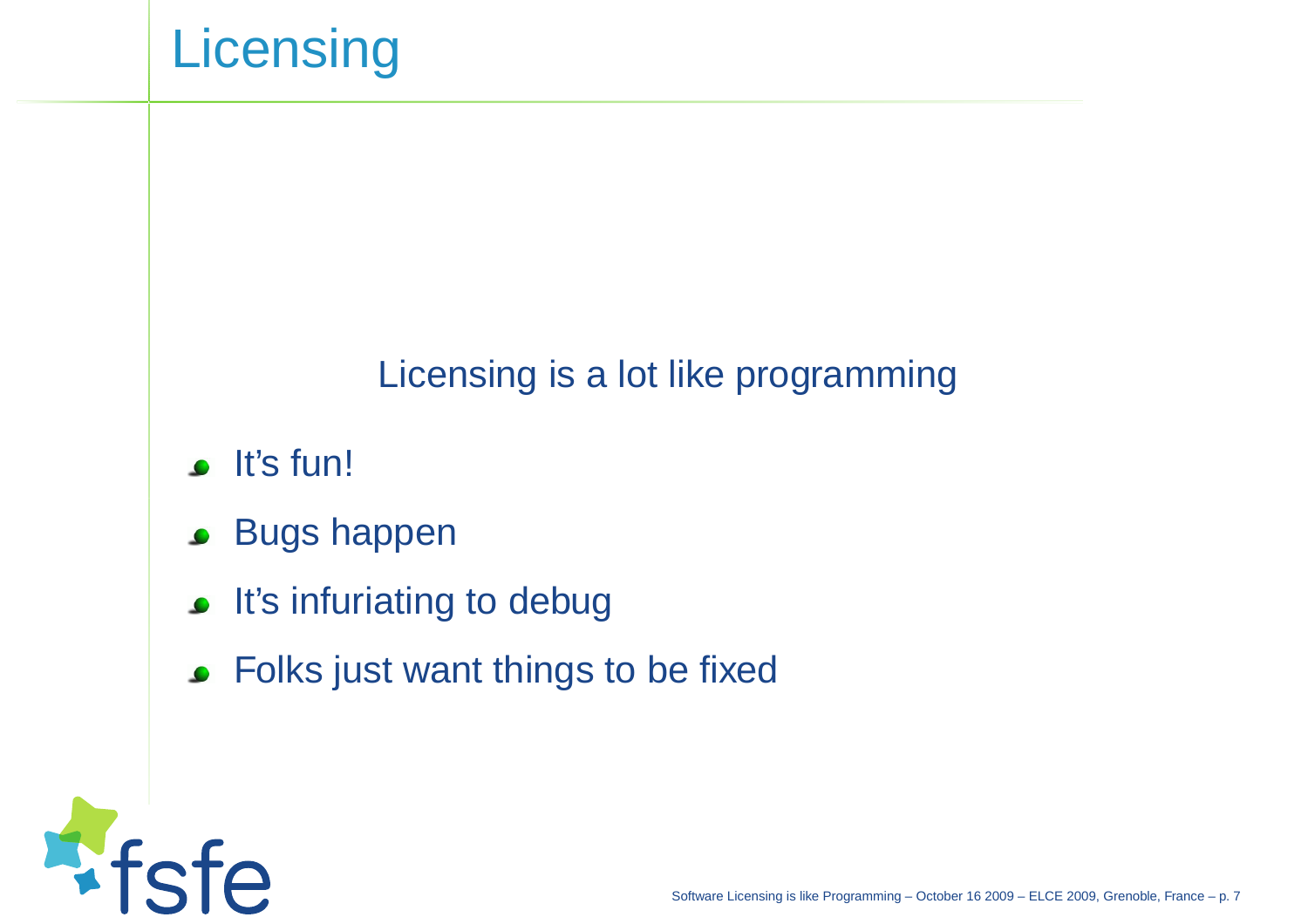Is it <sup>a</sup> problem?

It's 2009. Surely compliance isno longer an issue?



Software Licensing is like Programming – October 16 2009 – ELCE 2009, Grenoble, France – p. 8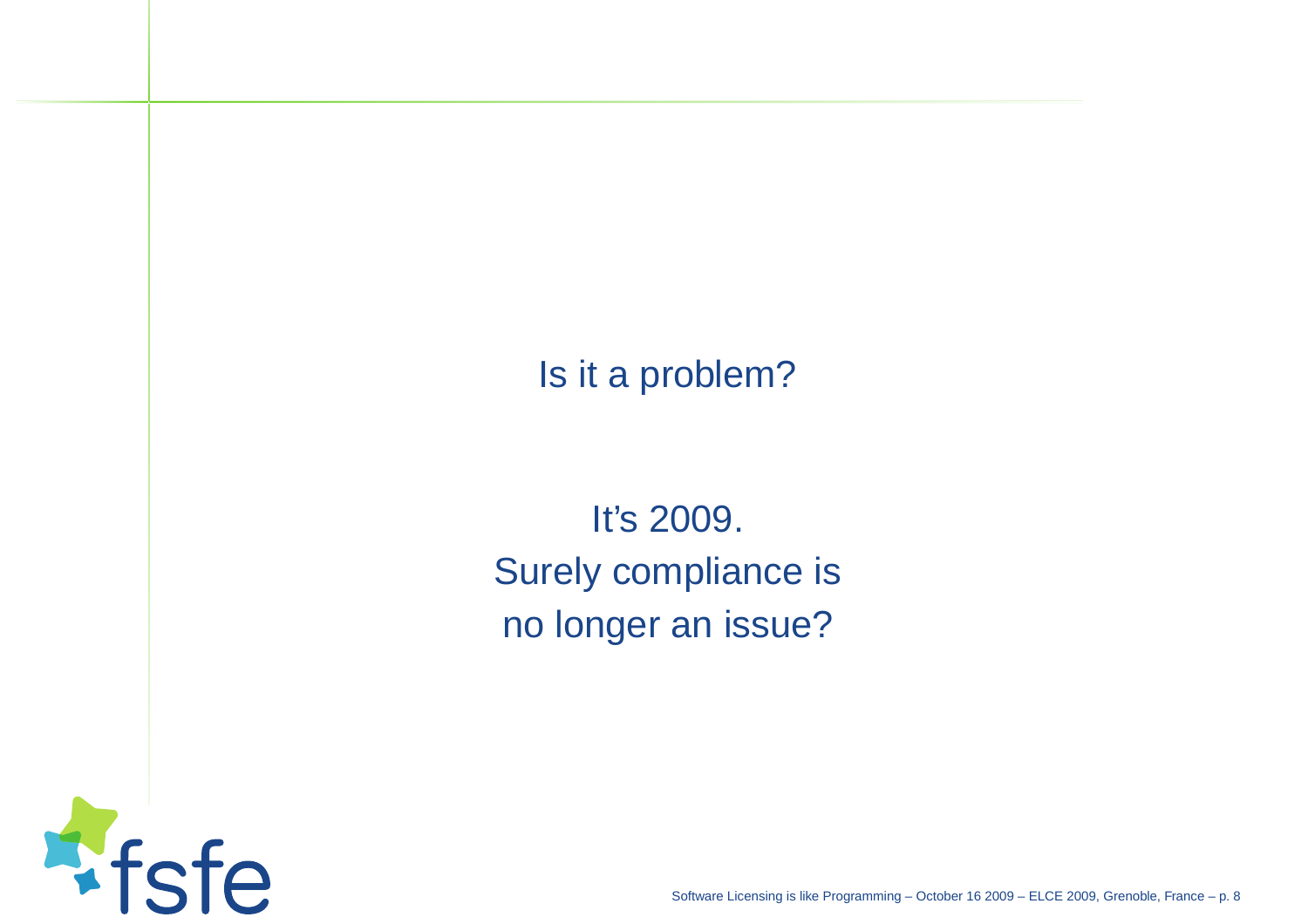#### Is it <sup>a</sup> problem?

```
@@ -98,7 +98,6 @@
 vegas->baseRTT = 0x7fffffff;vegas enable(sk);
 }
-EXPORT_SYMBOL_GPL(tcp_vegas_init);+EXPORT_SYMBOL(tcp_vegas_init);
```
/\* Do RTT sampling needed for Vegas.

```
* Basically we:
```
**T**fs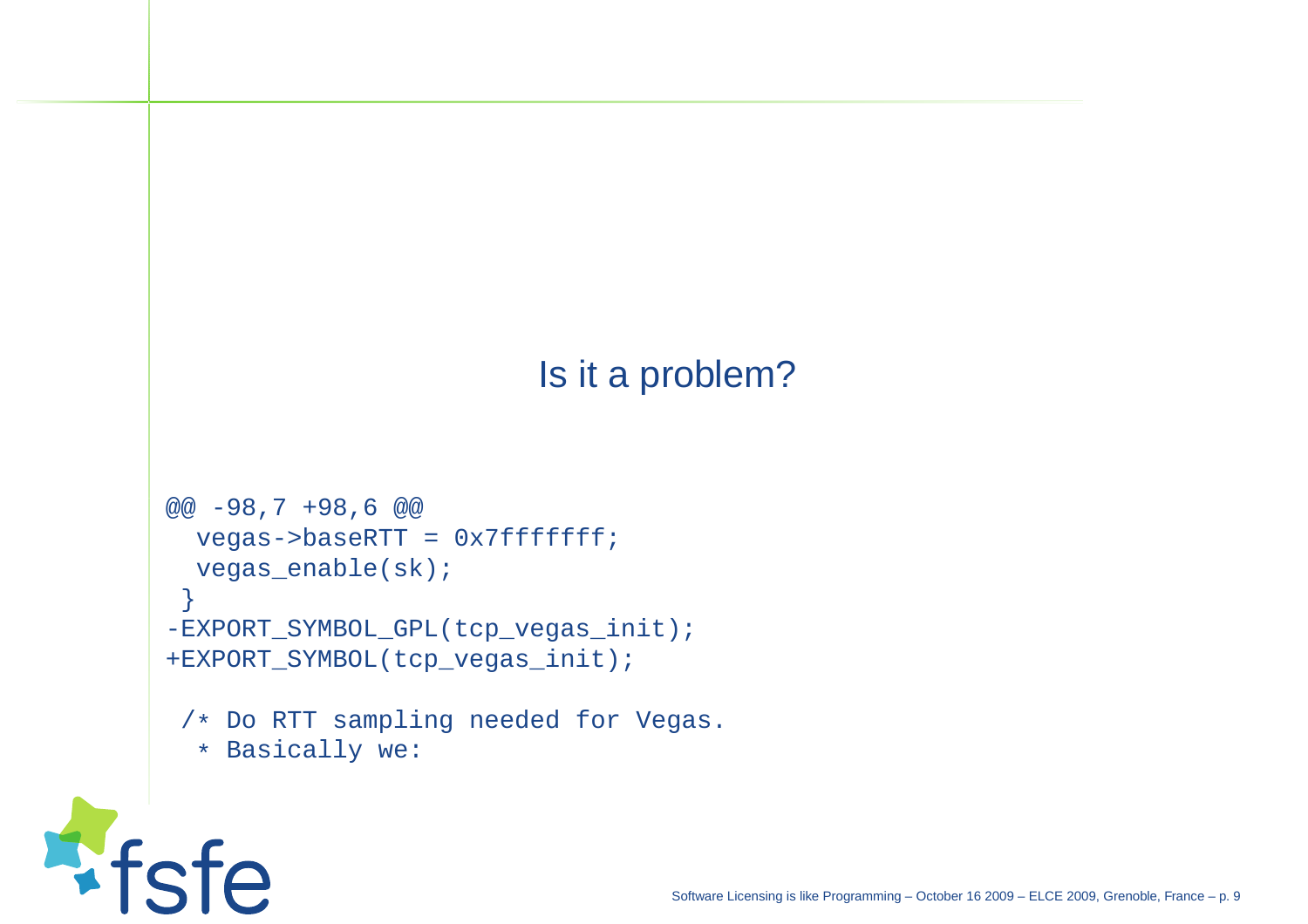### Licensing is <sup>a</sup> lot like programming



Software Licensing is like Programming – October 16 2009 – ELCE 2009, Grenoble, France – p. 10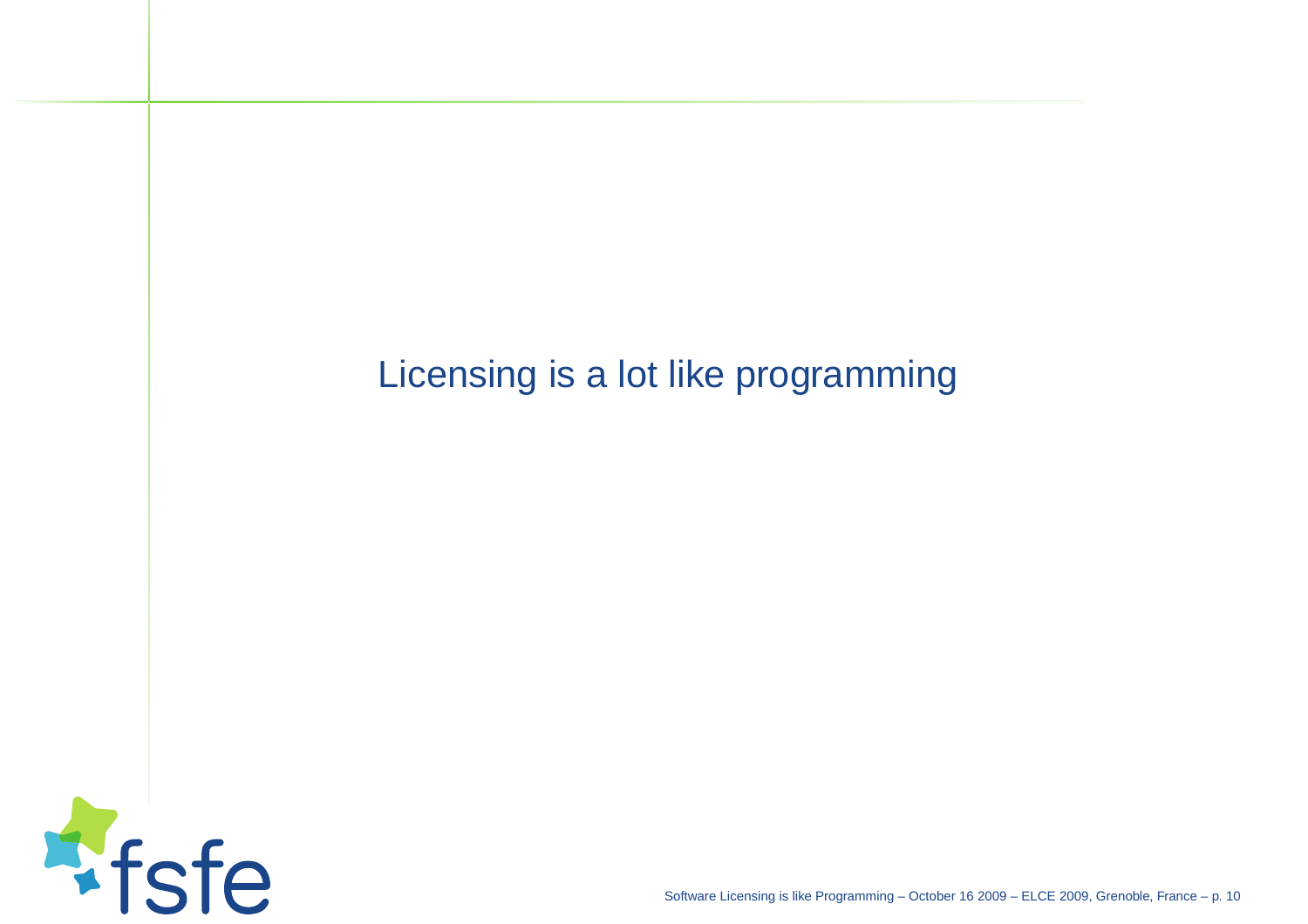```
class License {
protected:License(std::string name);<br>...
public:
typedef enum {
    Use, Study, Modify,
    Distribute, Patent } Roles;
  virtual bool allows(Role r) const;
  bool isFree() const { return allows(Use) && allows(Study) && allows(M
} ;
```
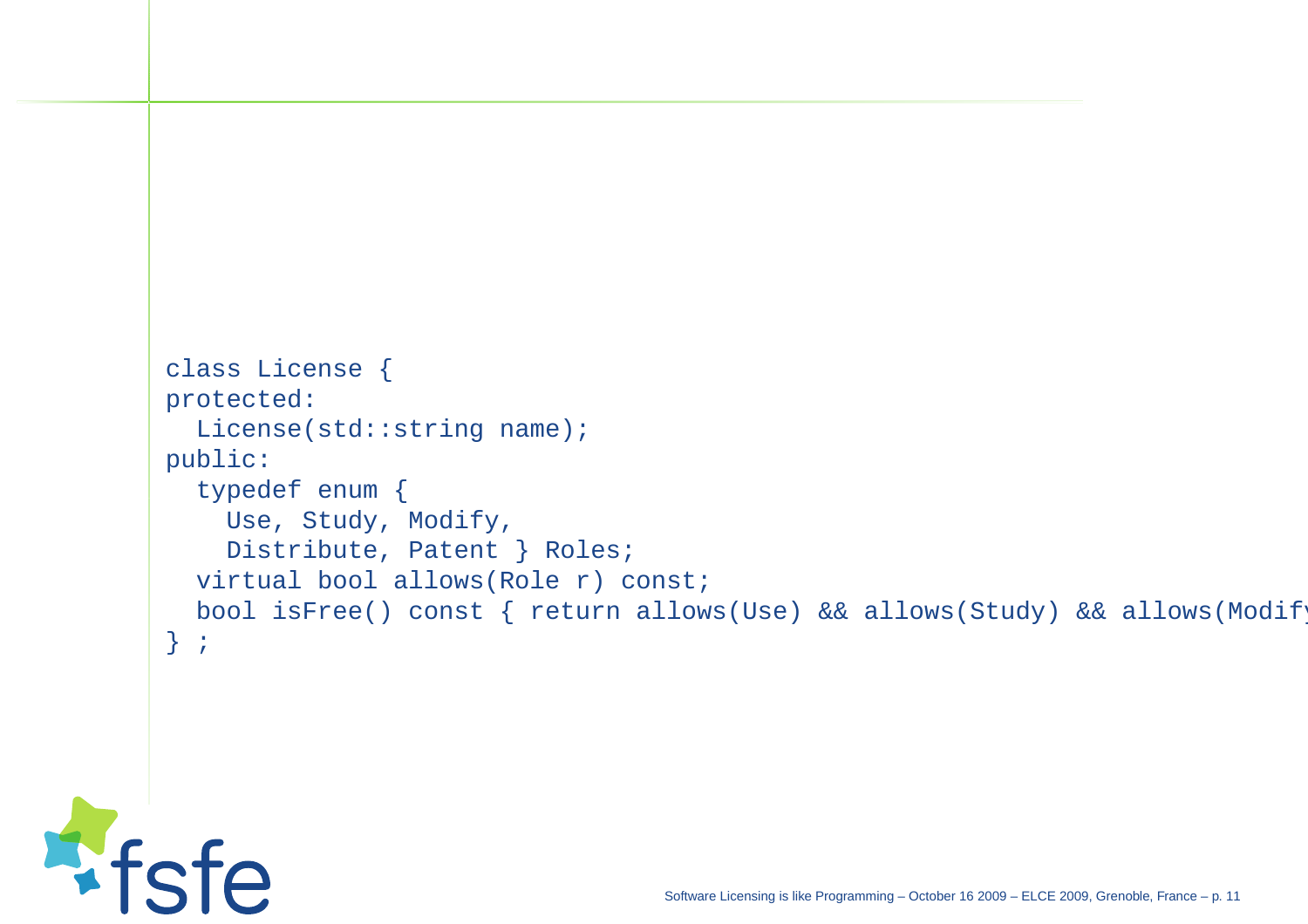```
class GPL : public License {
public:
GPL() : License("GPLv2") {}
  virtual bool allows(Role r) const {
    return r != Patent;
  }\} ;
```
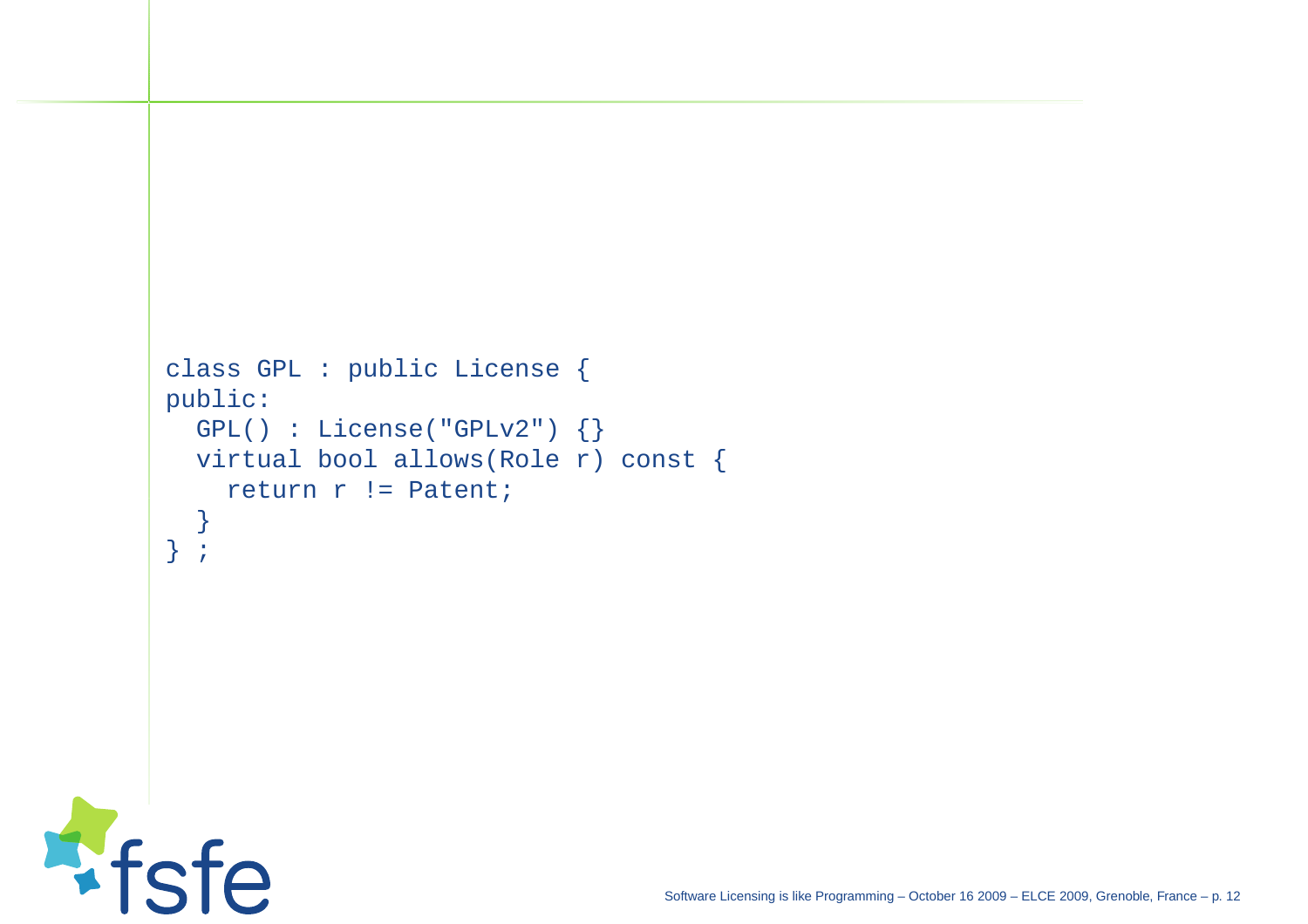```
class MyProgram : public GPL, public MPL {
public:
MyProgram() {}
} ;
```
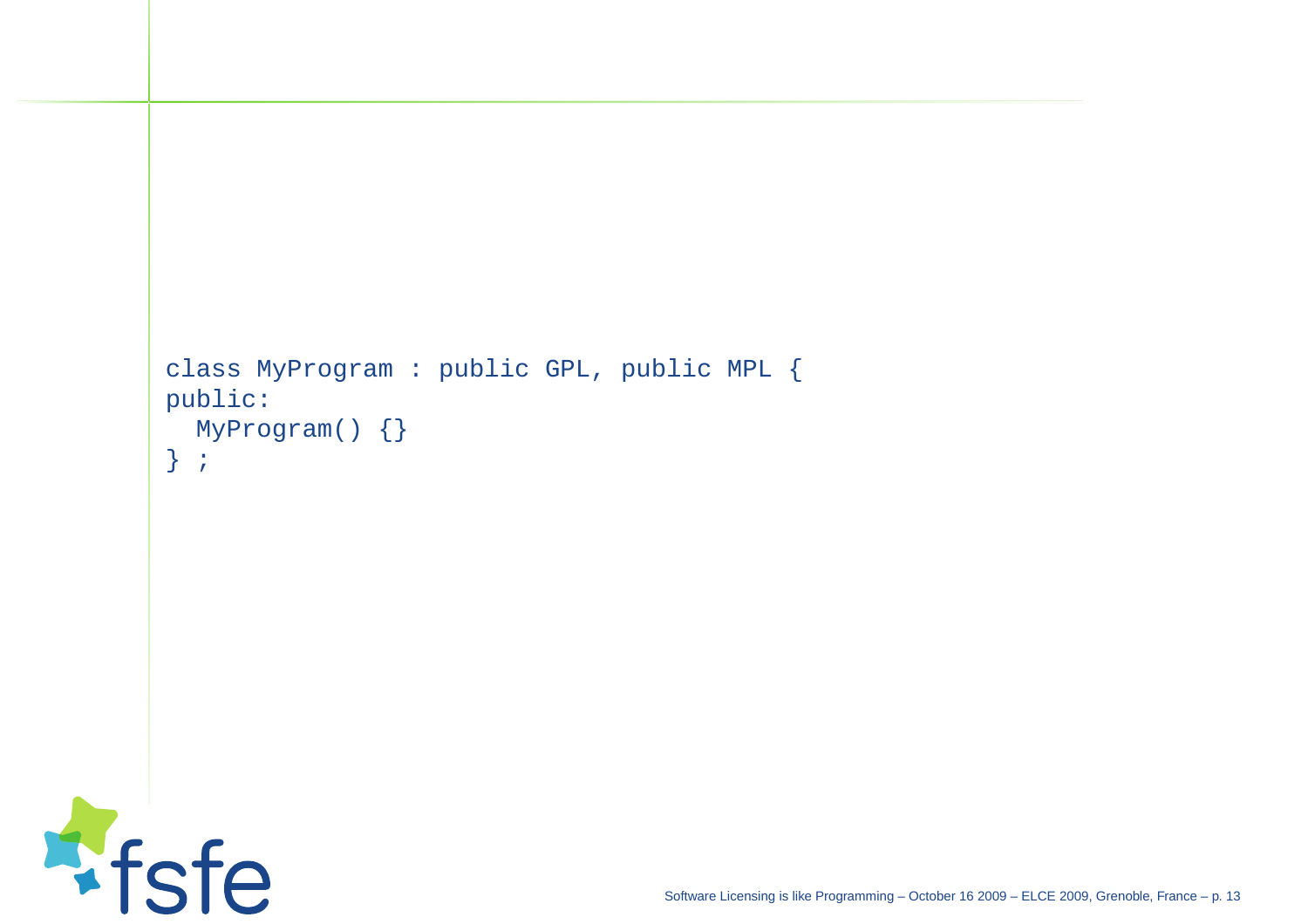### Licensing is <sup>a</sup> lot like programming

- In the small, it's easy (theoretically).
- In the large, it's hard (practically).

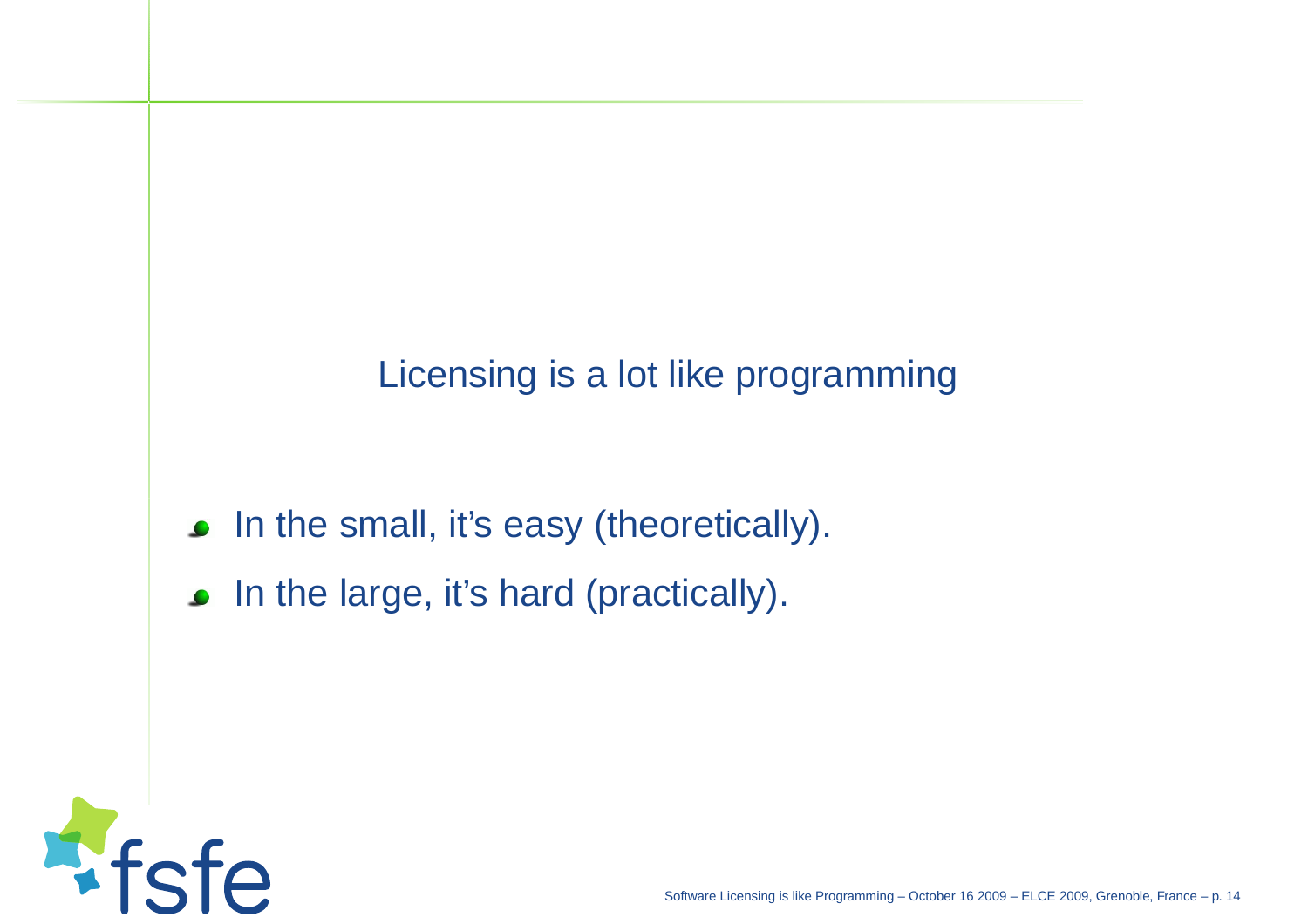### How <sup>a</sup> License Works

- **Computer software is a creative work**
- Copyright grants the creator exclusive control
- **Some uses are allowed always by law**
- All other use governed by license

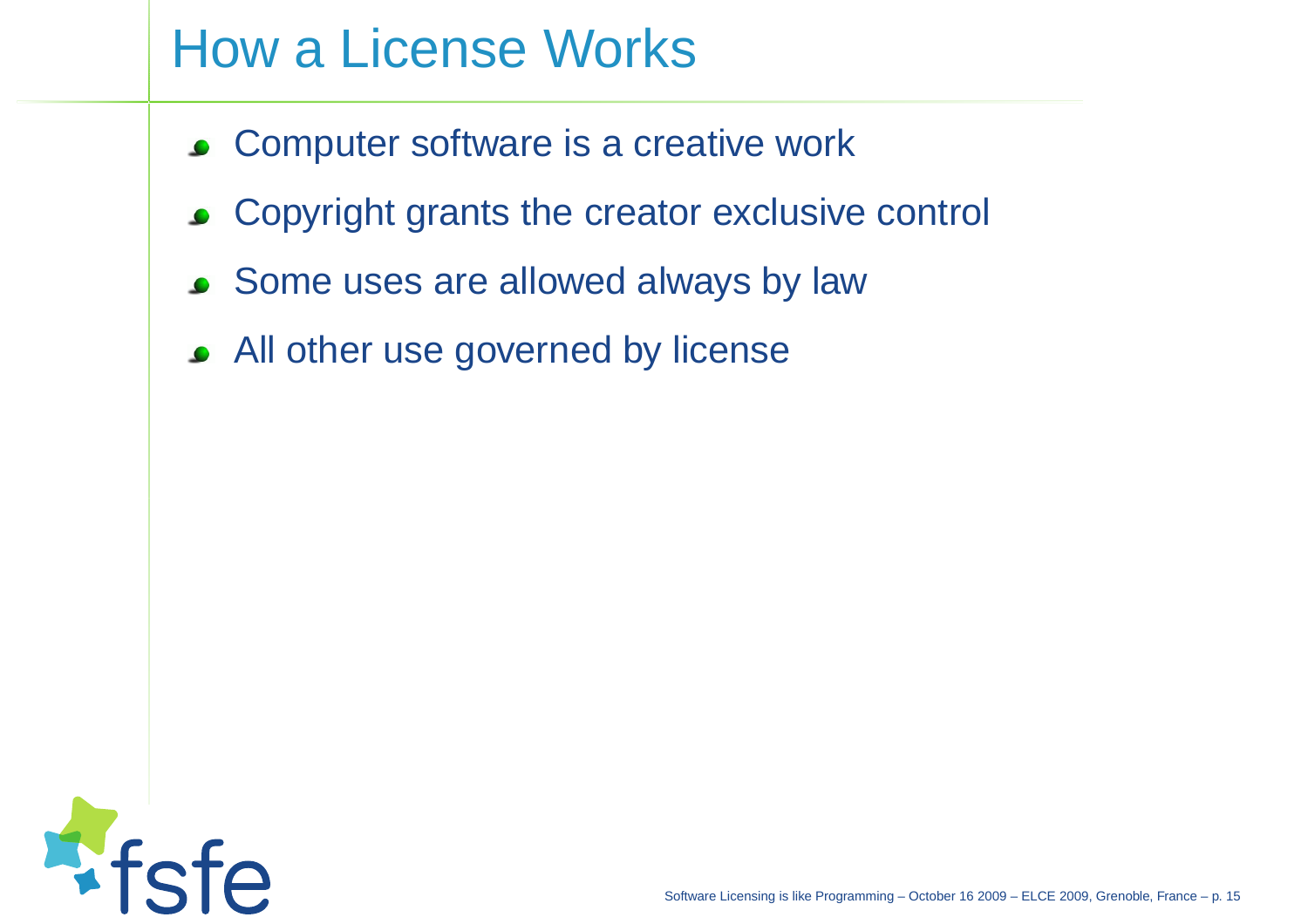### What <sup>a</sup> License Does

- **Allows certain uses**
- **States certain requirements**

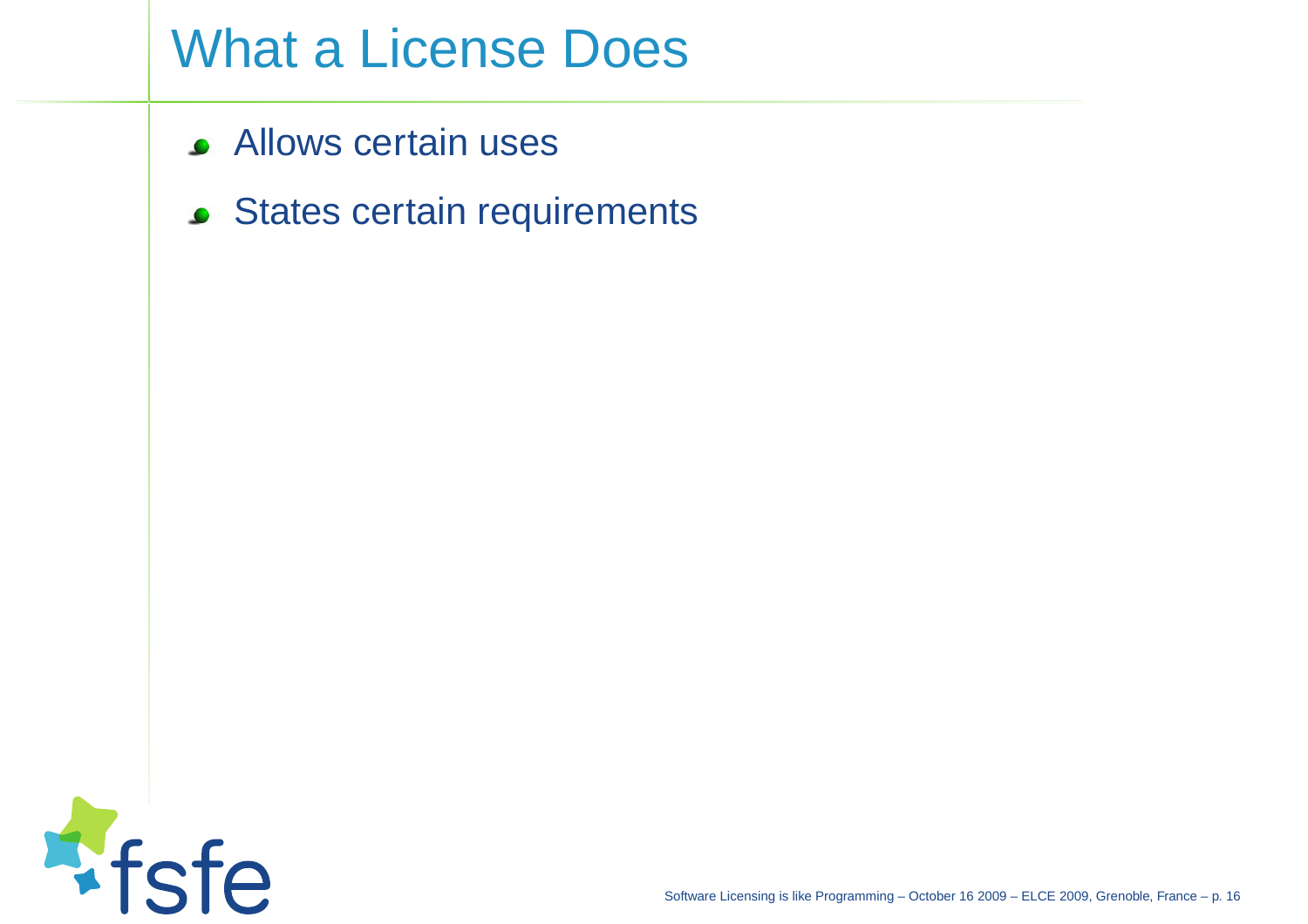#### Rights possibly granted by <sup>a</sup> license

- **C** Grants the right to use
- **Grants the right to study**
- Grants the right to modify $\bullet$
- **Grants the right to distribute**

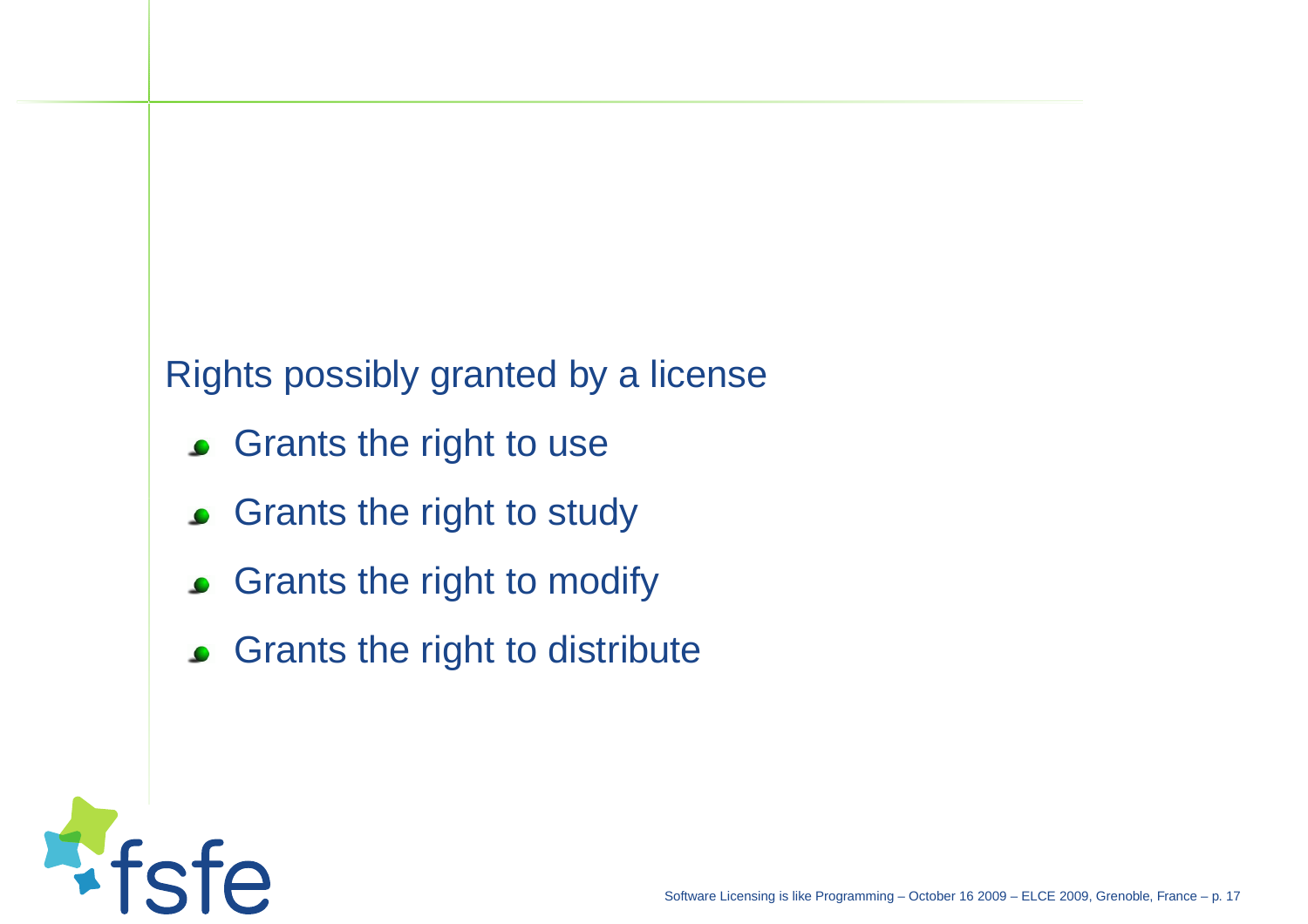#### Requirements possibly imposed by <sup>a</sup> license

- **Requires you to retain the copyright notice**
- Requires you to optionally send beer to PHK
- **Requires you to apply the same license later**
- Requires you to send modifications to <sup>a</sup> central location
- Requires you to grant <sup>a</sup> patent license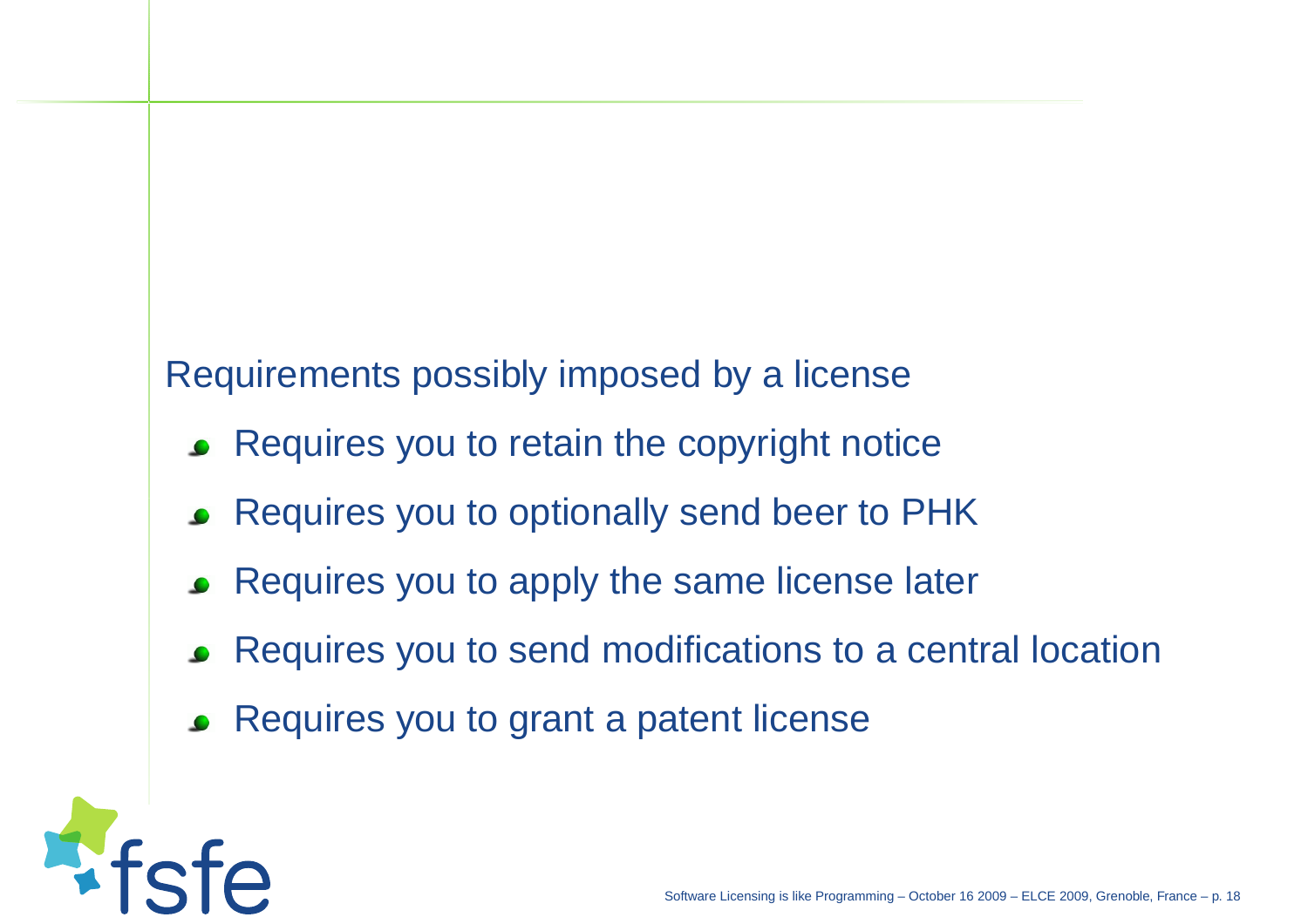### License Compatibility

### Programs A and B independent

$$
\boxed{\mathsf{A::}L_0} \quad \boxed{\mathsf{B::}L_1}
$$



Software Licensing is like Programming – October 16 2009 – ELCE 2009, Grenoble, France – p. 19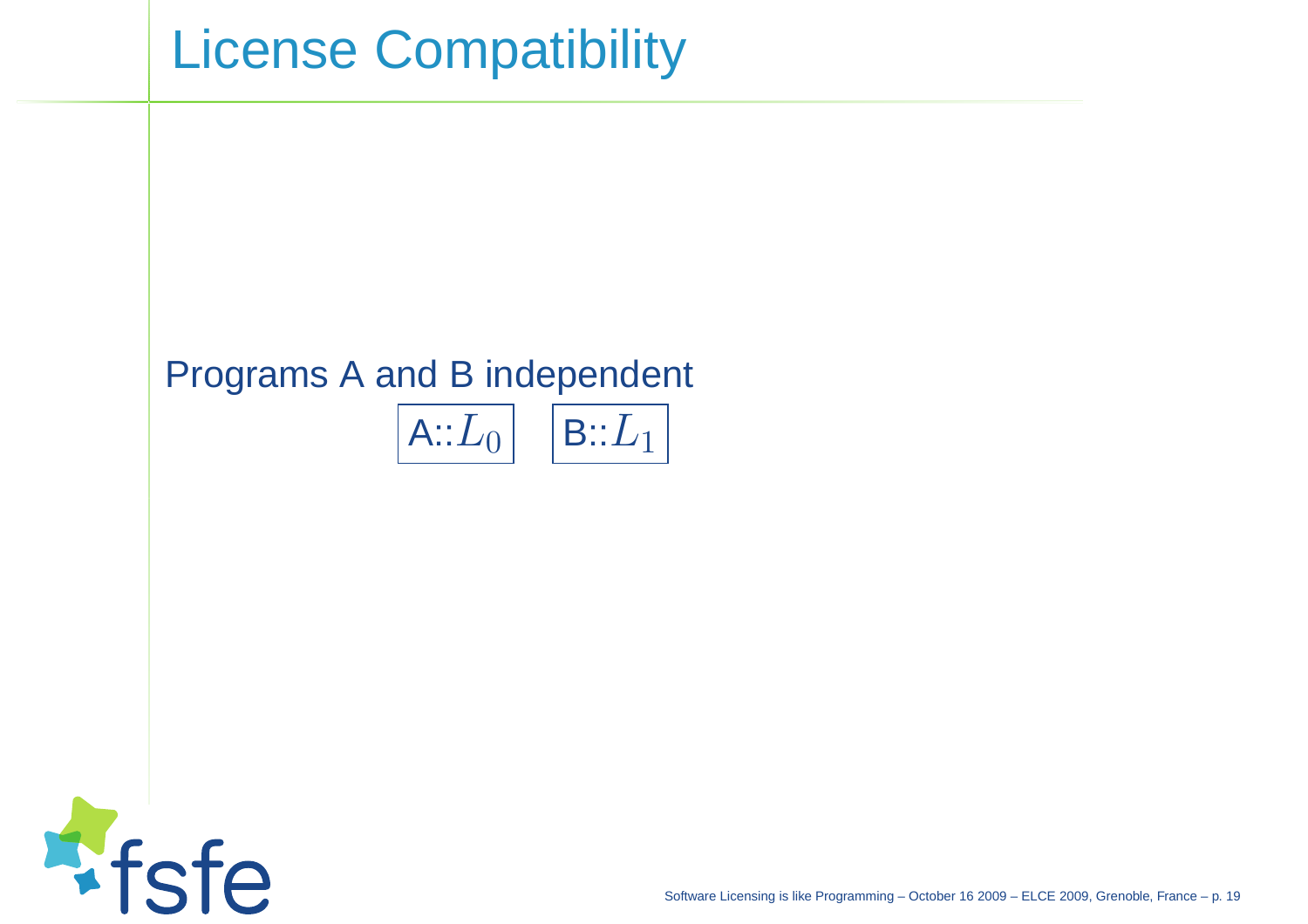### Programs A and B boxed together



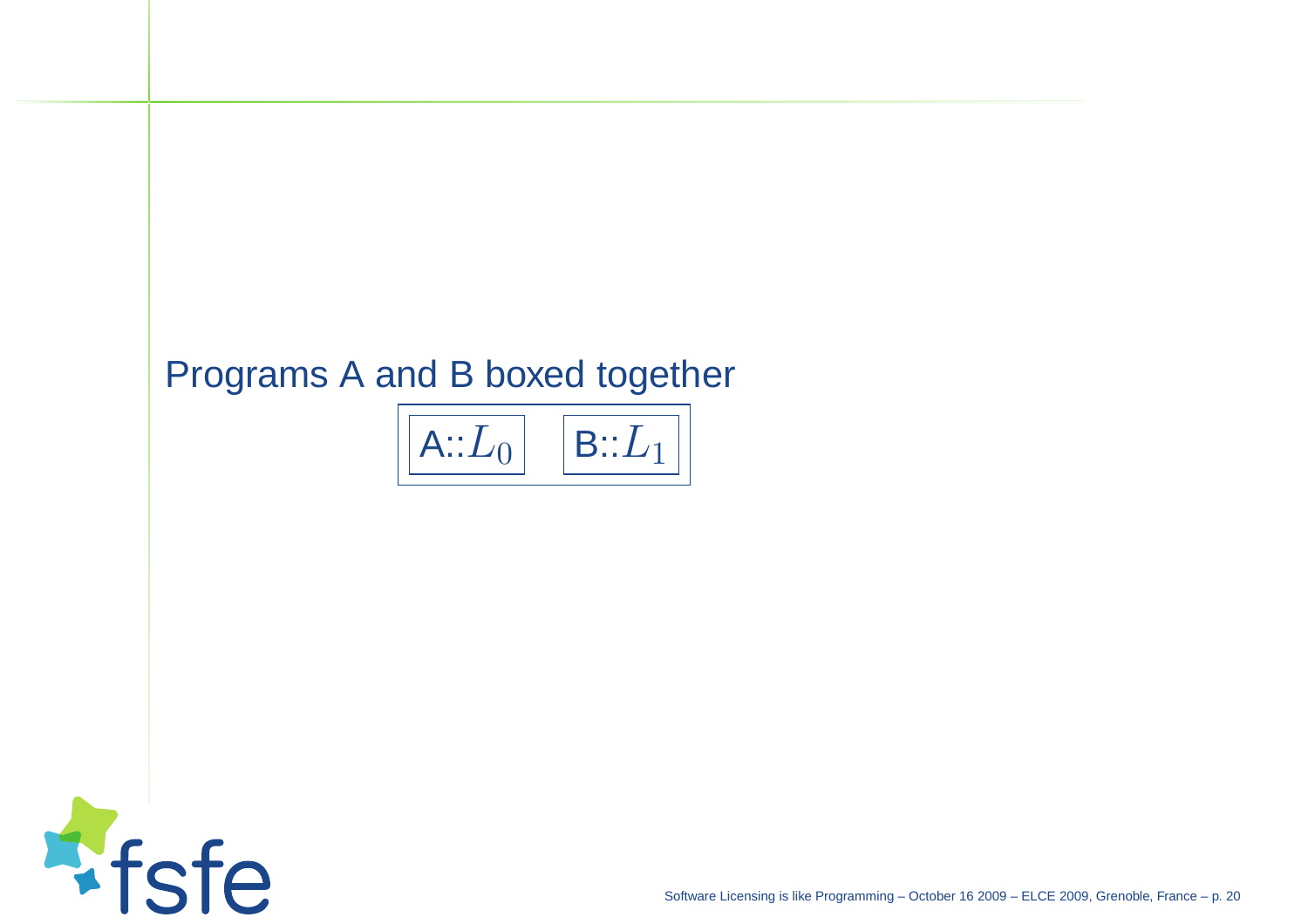### What the GPLv2 Does

### GPLv2 grants:

- Clause 0: The act of running the Program is not restricted.
- The right to study, implicitly.
- Clause 2: You may modify your copy or copies of theProgram or any portion of it.
- Clause 1: You may copy and distribute verbatim copies. Clause 2: ... and copy and distribute such modifications. Clause 3: You may copy and distribute the Program inobject code

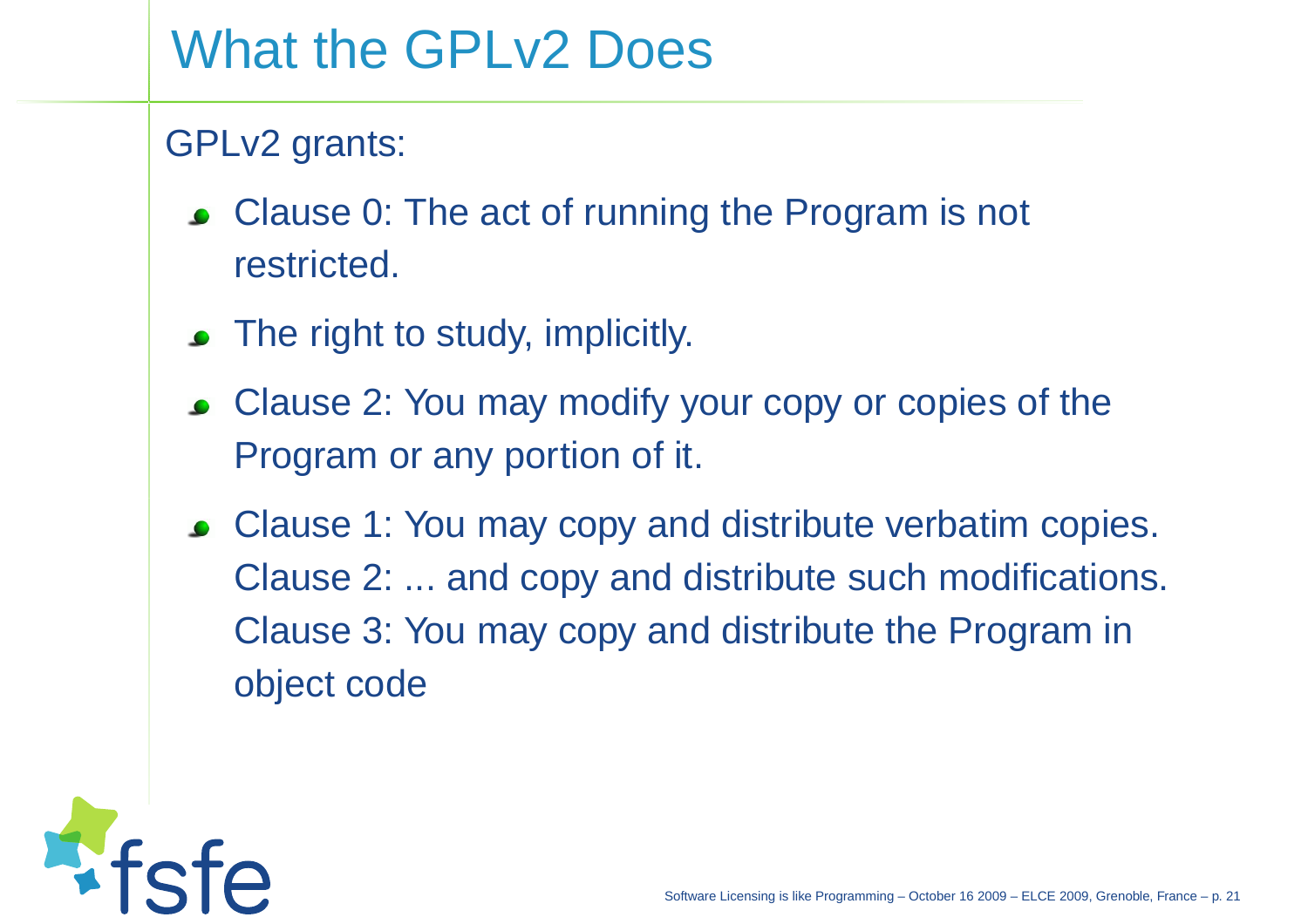GPLv2 requires:

- Nothing for use
- Nothing for study
- Notification of modification Clause 2a-c: You must cause the modified files to carryprominent notices ...
- Continuation of license for source distributionClause 2b: You must cause any work that you distribute... under the terms of this License.
- **Source code offer for binary distribution** Clause 3a-c: Accompany it with the completecorresponding machine-readable source code.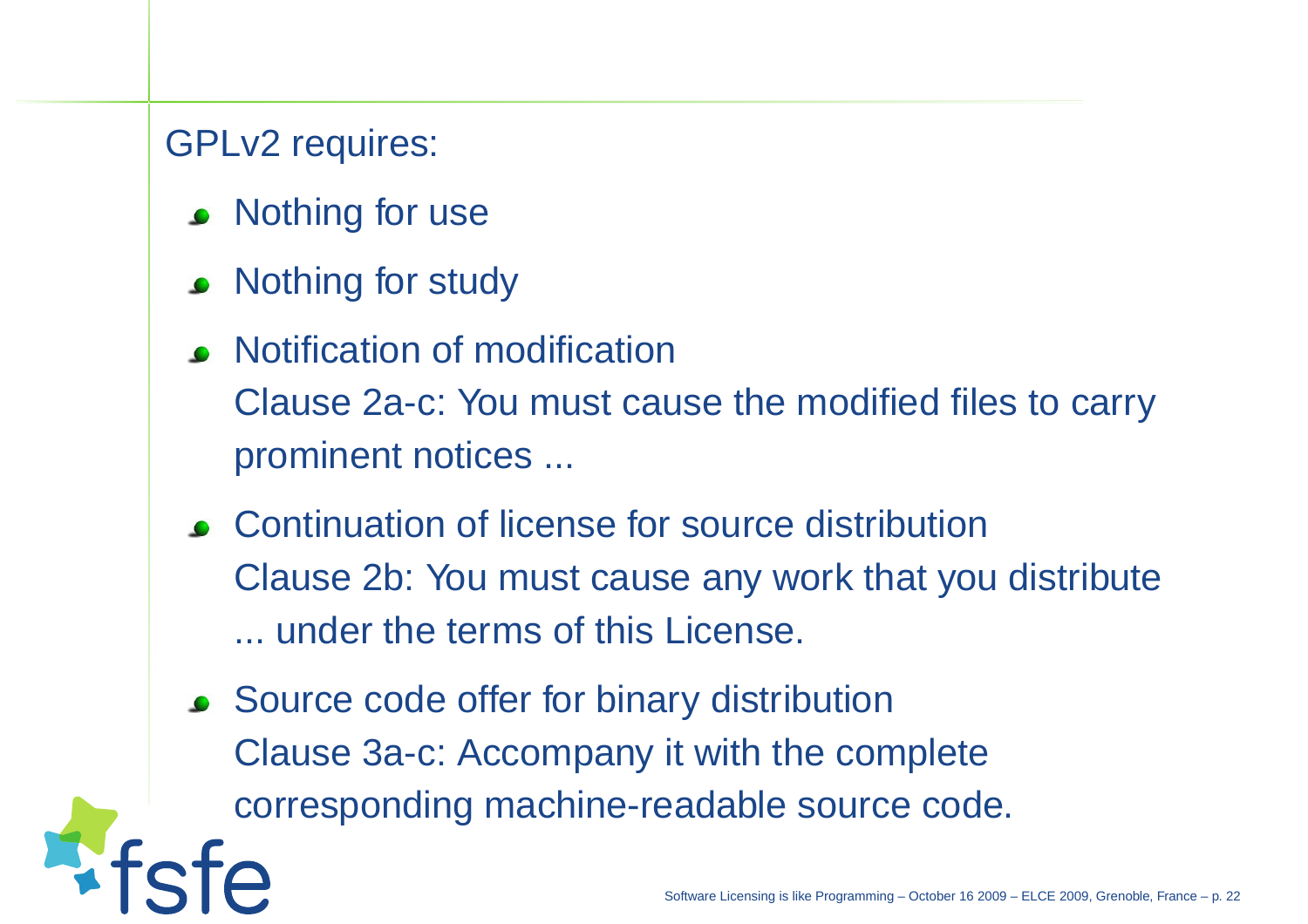6. Each time you redistribute the Program (or any work based on the Program), therecipient automatically receives <sup>a</sup> license from the original licensor to copy, distributeor modify the Program subject to these terms and conditions. You may not impose anyfurther restrictions on the recipients' exercise of the rights granted herein. You are not responsible for enforcing compliance by third parties to this License.

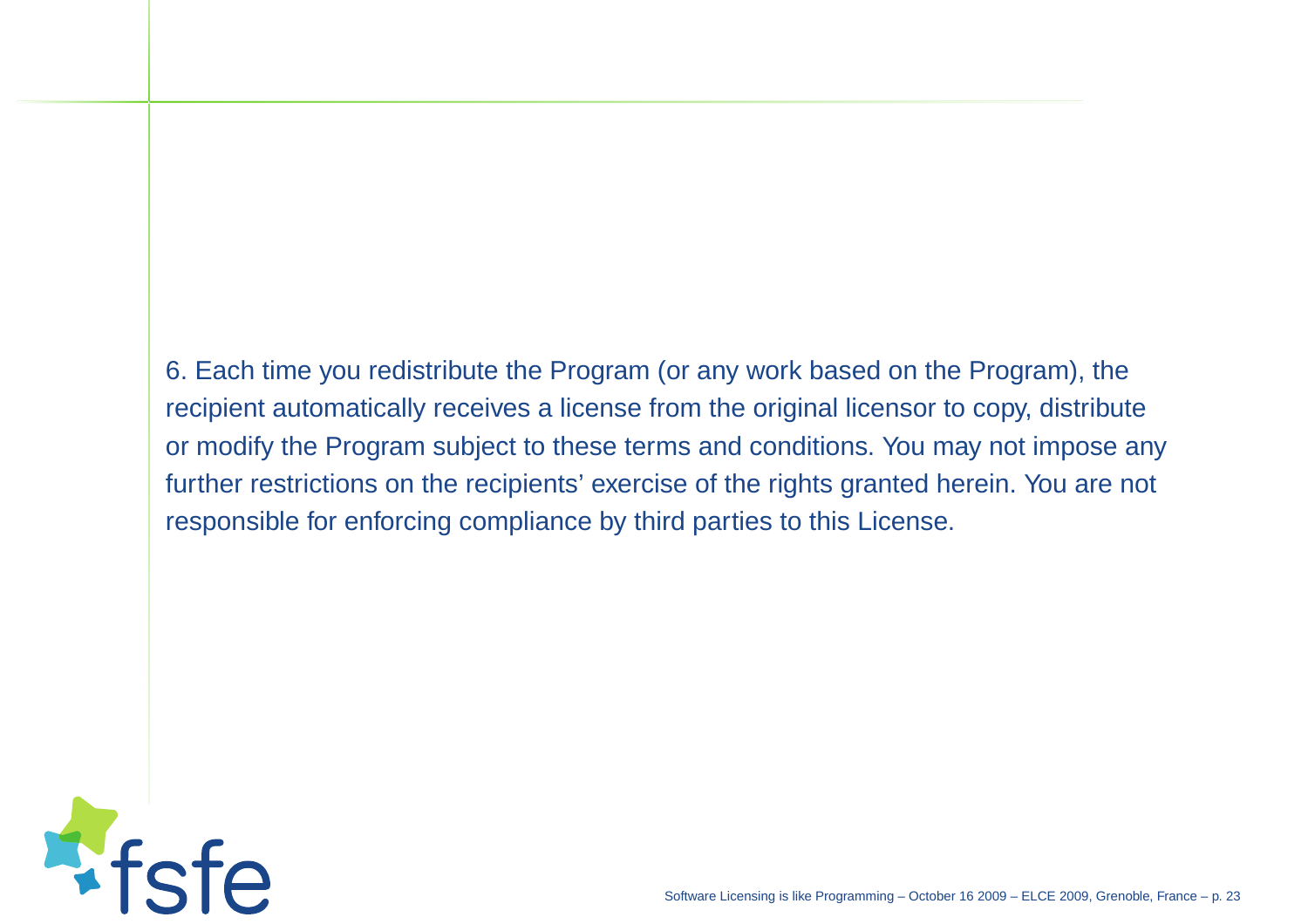### What the GPLv2 Doesn't Do

- Clause 5: You are not required to accept this License, since you have not signed it.
- **Trailer: This General Public License does not permit** incorporating your program into proprietary programs.

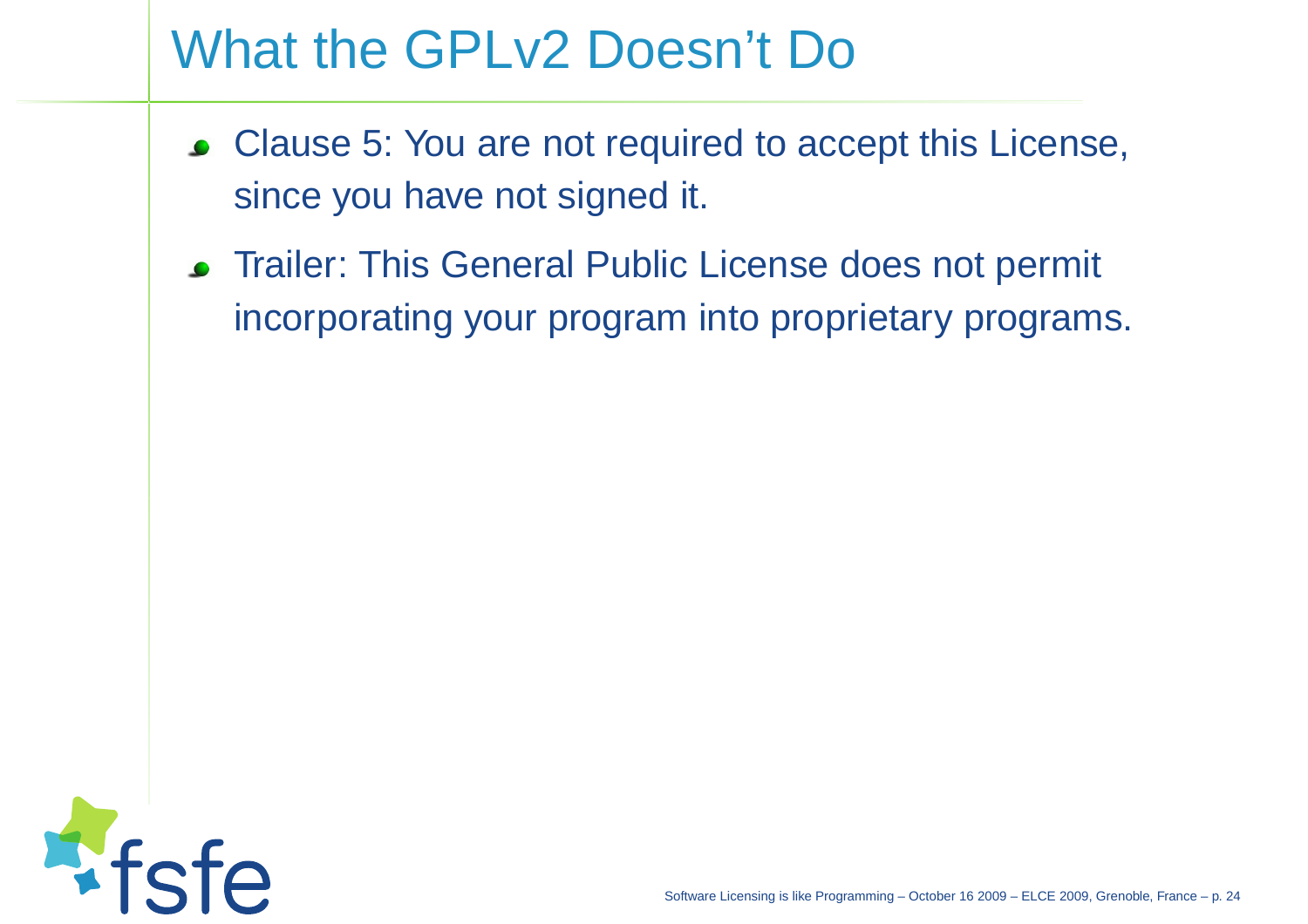### "GPLv2 Unsound"

- Truly awful reporting
- The real headline is "some parts of te GPLv2, especially regarding derivative works, are ambiguousand might be interpreted weakly in court, but this hasnever been tested."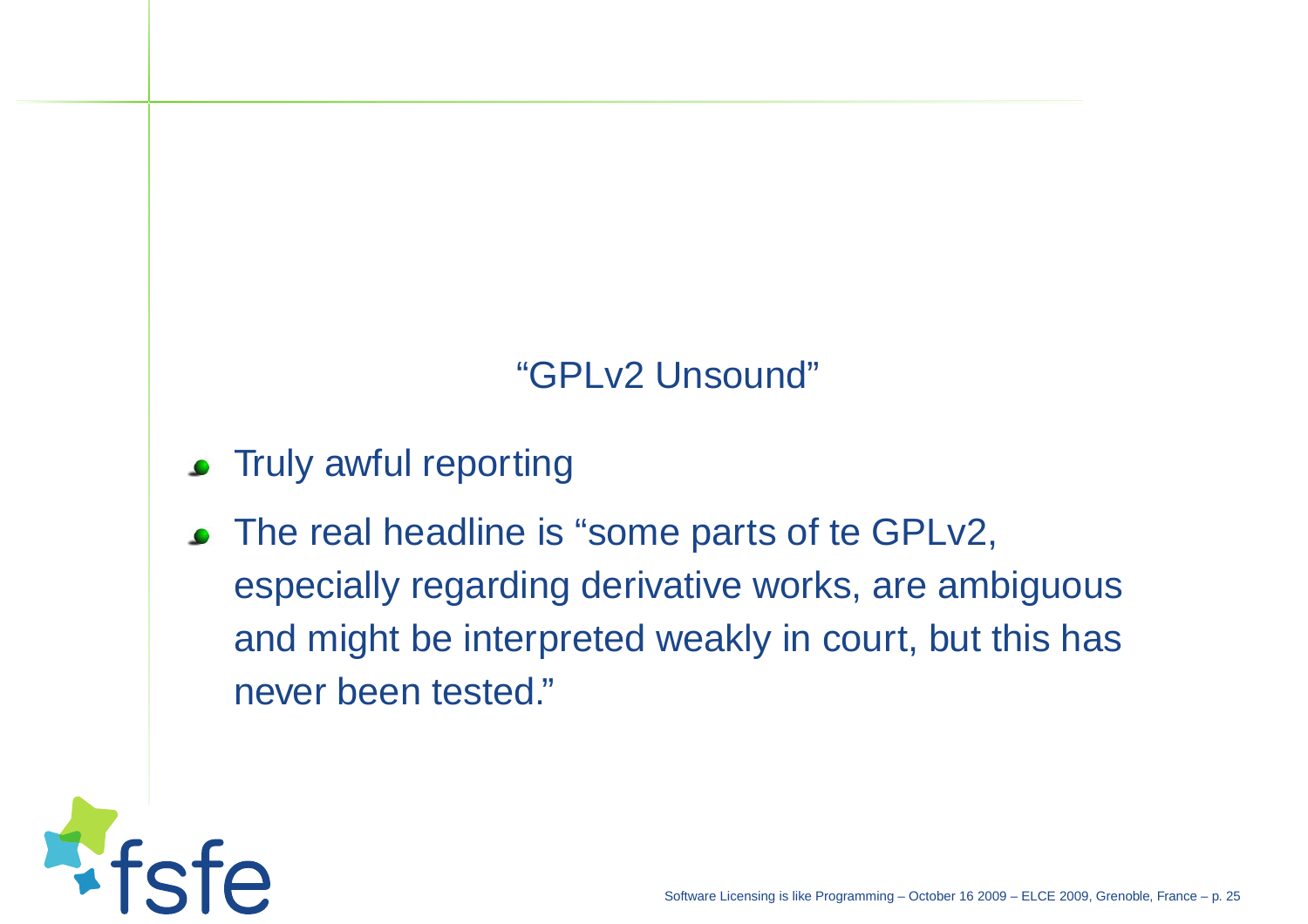#### Licensing is <sup>a</sup> lot like programming

Individual statements taken together have <sup>a</sup> collectiveeffect; each individual statement has subtleties.

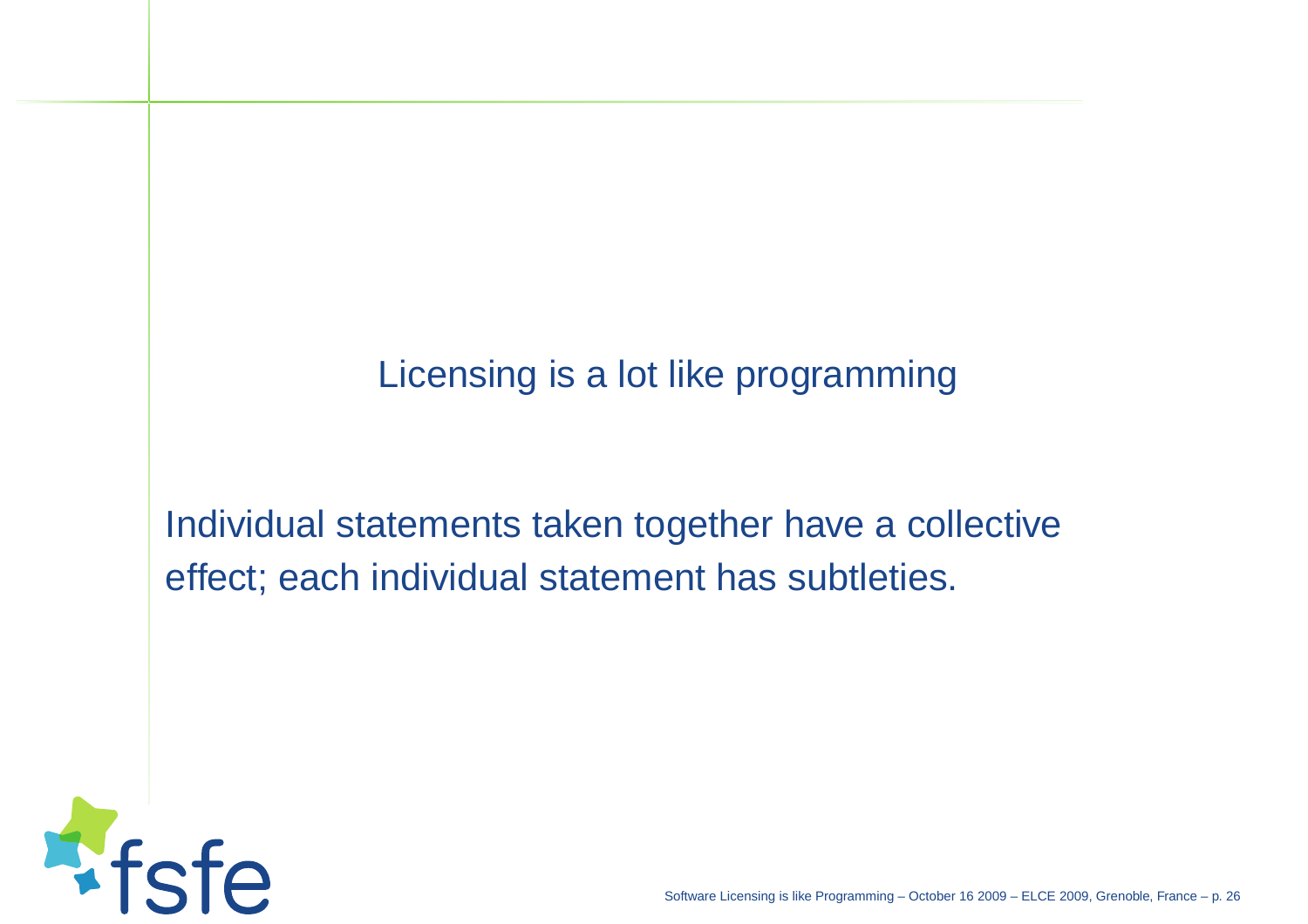### Let's engage in licentious behaviour!



Software Licensing is like Programming – October 16 2009 – ELCE 2009, Grenoble, France – p. <sup>27</sup>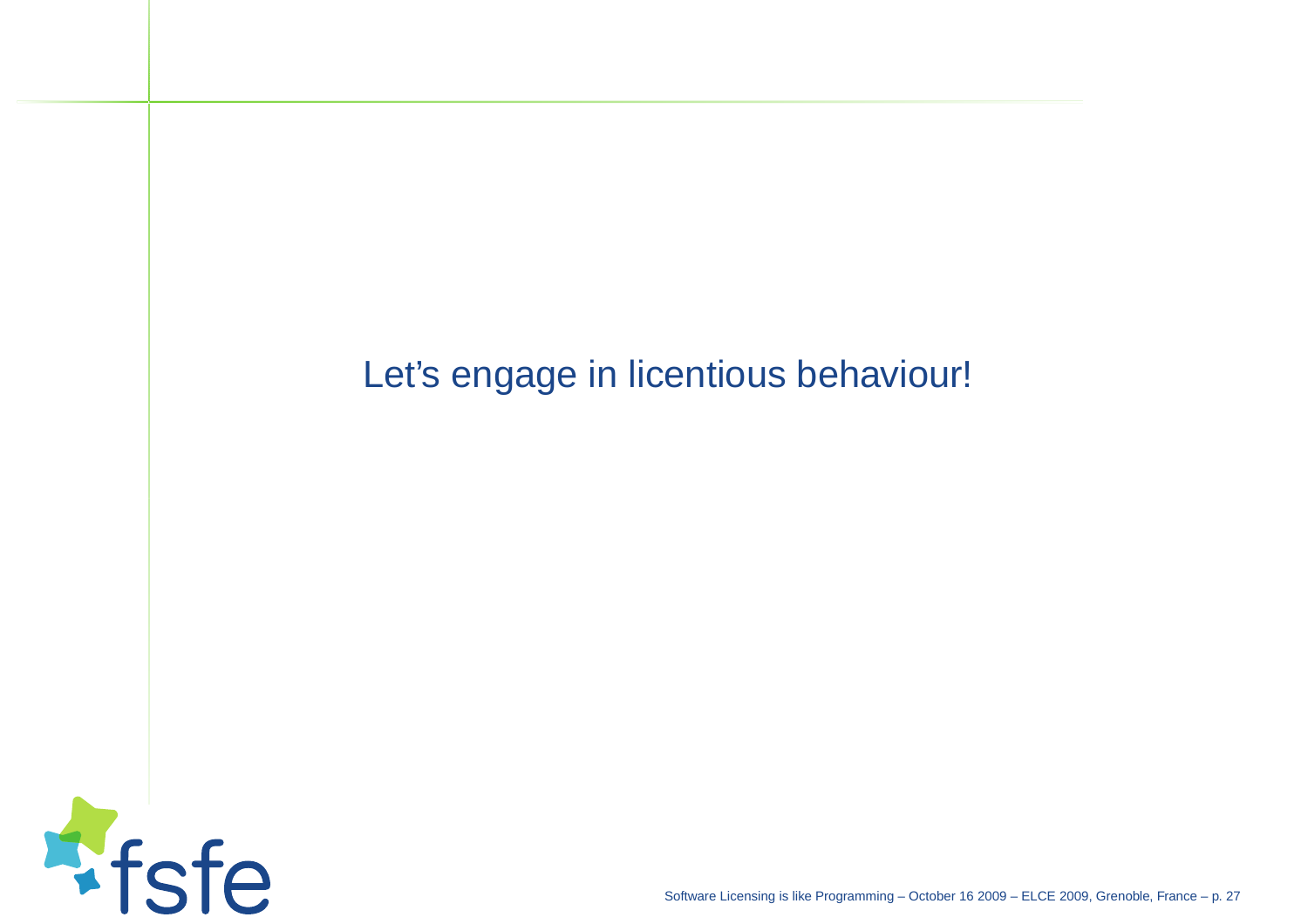| $4 \cdot C$              | 63<br><b>One</b>       | http://pkg.bionicmutton.org:10000/en/catalog.shtml |                      | G v J H                 | $\checkmark$ |                                                                                                |  |
|--------------------------|------------------------|----------------------------------------------------|----------------------|-------------------------|--------------|------------------------------------------------------------------------------------------------|--|
| O License   CKEditor   p |                        | Mozilla Public License vers   O Package Catalog    |                      |                         | ×.           |                                                                                                |  |
|                          |                        |                                                    |                      | United States   English |              |                                                                                                |  |
|                          |                        |                                                    |                      |                         |              |                                                                                                |  |
|                          |                        |                                                    |                      |                         |              |                                                                                                |  |
|                          |                        |                                                    | Packages             | Search Statistics       |              |                                                                                                |  |
|                          | Home                   |                                                    |                      |                         |              |                                                                                                |  |
|                          | <b>Package Catalog</b> |                                                    |                      |                         |              |                                                                                                |  |
|                          |                        |                                                    |                      |                         |              |                                                                                                |  |
|                          | <b>Name</b>            | <b>Version</b>                                     | <b>Install</b>       | <b>Manifest</b>         |              |                                                                                                |  |
|                          | KDEaccessibility       | 4.3.0,5.11-1:20090901T210340Z                      | Install <sub>3</sub> | Manifest                |              |                                                                                                |  |
|                          | <b>KDEadmin</b>        | 4.3.0,5.11-1:20090901T204317Z                      | Install <sup>8</sup> | Manifest                |              |                                                                                                |  |
|                          | <b>KDEartwork</b>      | 4.3.0,5.11-1:20090901T211356Z                      | Install <sup>9</sup> | Manifest                |              |                                                                                                |  |
|                          | <b>KDEbase-apps</b>    | 4.3.0,5.11-1:20090901T132631Z                      | Install <sup>3</sup> | Manifest                |              |                                                                                                |  |
|                          | <b>KDEbase-runtime</b> | 4.3.0,5.11-1:20090901T131041Z                      | Install <sup>3</sup> | Manifest                |              |                                                                                                |  |
|                          | KDEbase-workspace      | 4.3.0,5.11-1:20090901T125516Z                      | Install <sub>8</sub> | Manifest                |              |                                                                                                |  |
|                          | <b>KDEedu</b>          | 4.3.0,5.11-1:20090901T214750Z                      | Install <sup>3</sup> | Manifest                |              |                                                                                                |  |
|                          | <b>KDEgames</b>        | 4.3.0,5.11-1:20090901T220250Z                      | Install <sub>8</sub> | Manifest                |              |                                                                                                |  |
|                          | KDEgdm-integration     | 4.3.1,5.11-0.111:20090906T224004Z                  | Install <sup>3</sup> | Manifest                |              |                                                                                                |  |
|                          | <b>KDEgraphics</b>     | 4.3.0,5.11-1:20090901T222328Z                      | Install <sup>8</sup> | Manifest                |              |                                                                                                |  |
|                          | KDEI10n                | 4.3.0,5.11-0.111:20090902T204346Z                  | Install <sup>9</sup> | Manifest                |              |                                                                                                |  |
|                          | KDEI10n-ar             | 4.3.0,5.11-1:20090902T090721Z                      | install <sup>3</sup> | Manifest                |              |                                                                                                |  |
|                          | KDEI10n-bg             | 4.3.0,5.11-1:20090902T091017Z                      | Install <sup>8</sup> | Manifest                |              |                                                                                                |  |
|                          | KDEI10n-bnIN           | 4.3.0,5.11-1:20090902T091222Z                      | Install <sub>8</sub> | Manifest                |              |                                                                                                |  |
|                          | KDEI10n-ca             | 4.3.0,5.11-1:20090902T092058Z                      | Install <sup>®</sup> | <b>Manifest</b>         |              |                                                                                                |  |
|                          | KDEI10n-cs             | 4.3.0,5.11-1:20090902T092511Z                      | Install <sup>3</sup> | Manifest                |              |                                                                                                |  |
|                          | KDEI10n-csb            | 4.3.0,5.11-1:20090902T092725Z                      |                      |                         |              | Software Linemsing is like Programming - October 16 2009 - ELCE 2009, Grenoble, France - p. 28 |  |
|                          |                        |                                                    |                      |                         |              |                                                                                                |  |

# Violating the GPLv2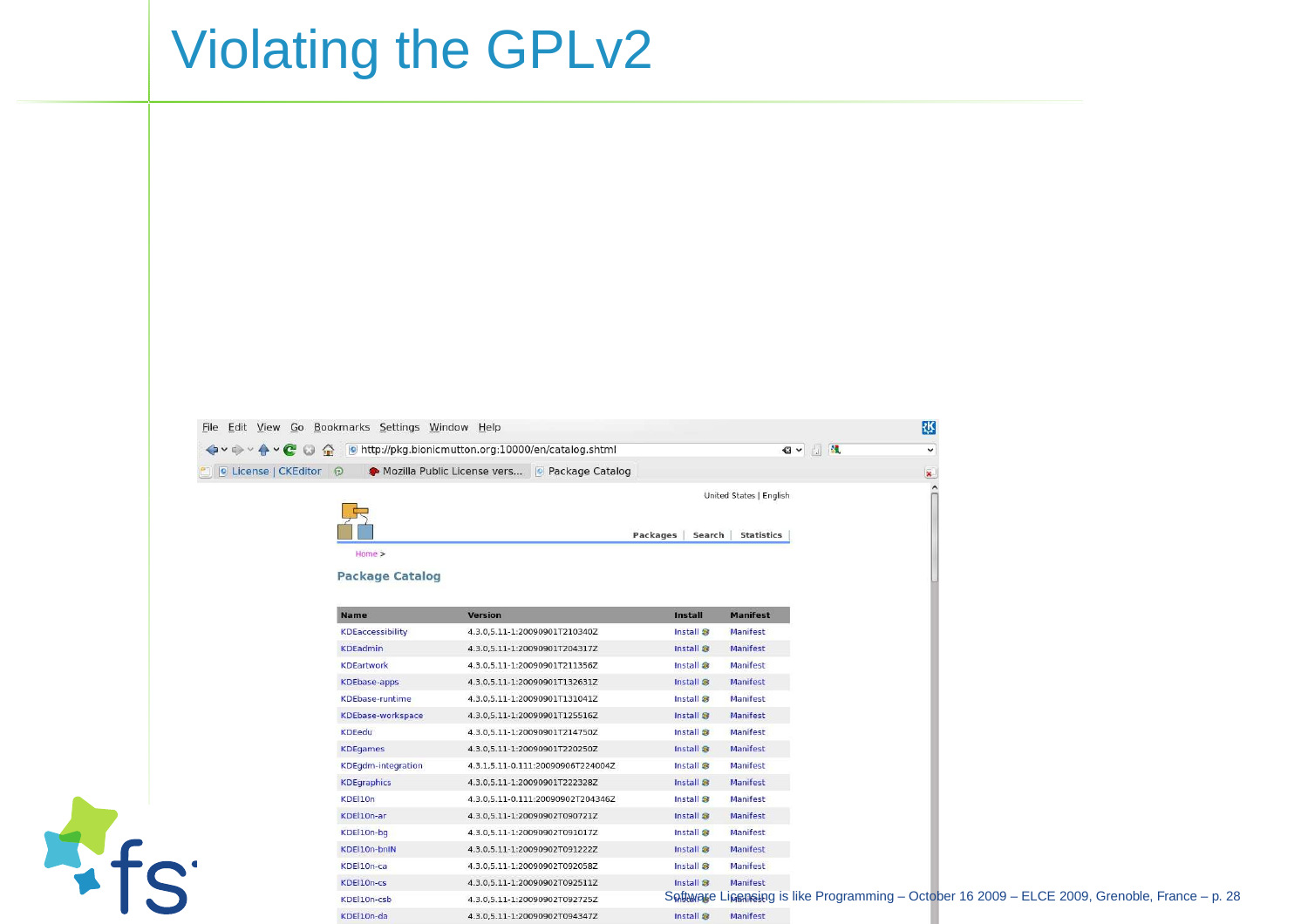#### Returning to compliance is not difficult

- But you do have to do some work $\bullet$
- You do have to do it quick

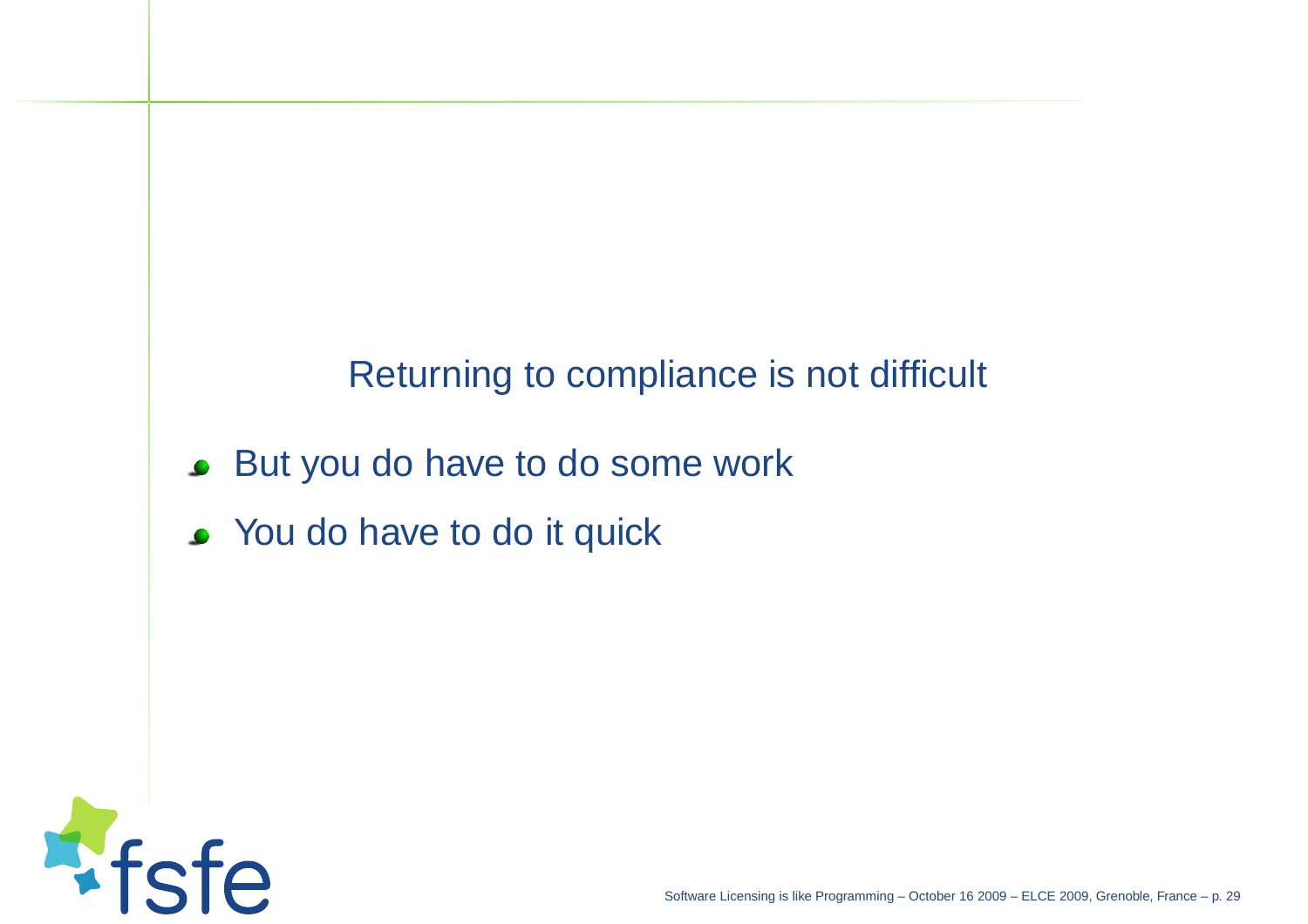### Looking for violations

http://www.loohuis-consulting.nl/downloads/compliance-manual.pdf

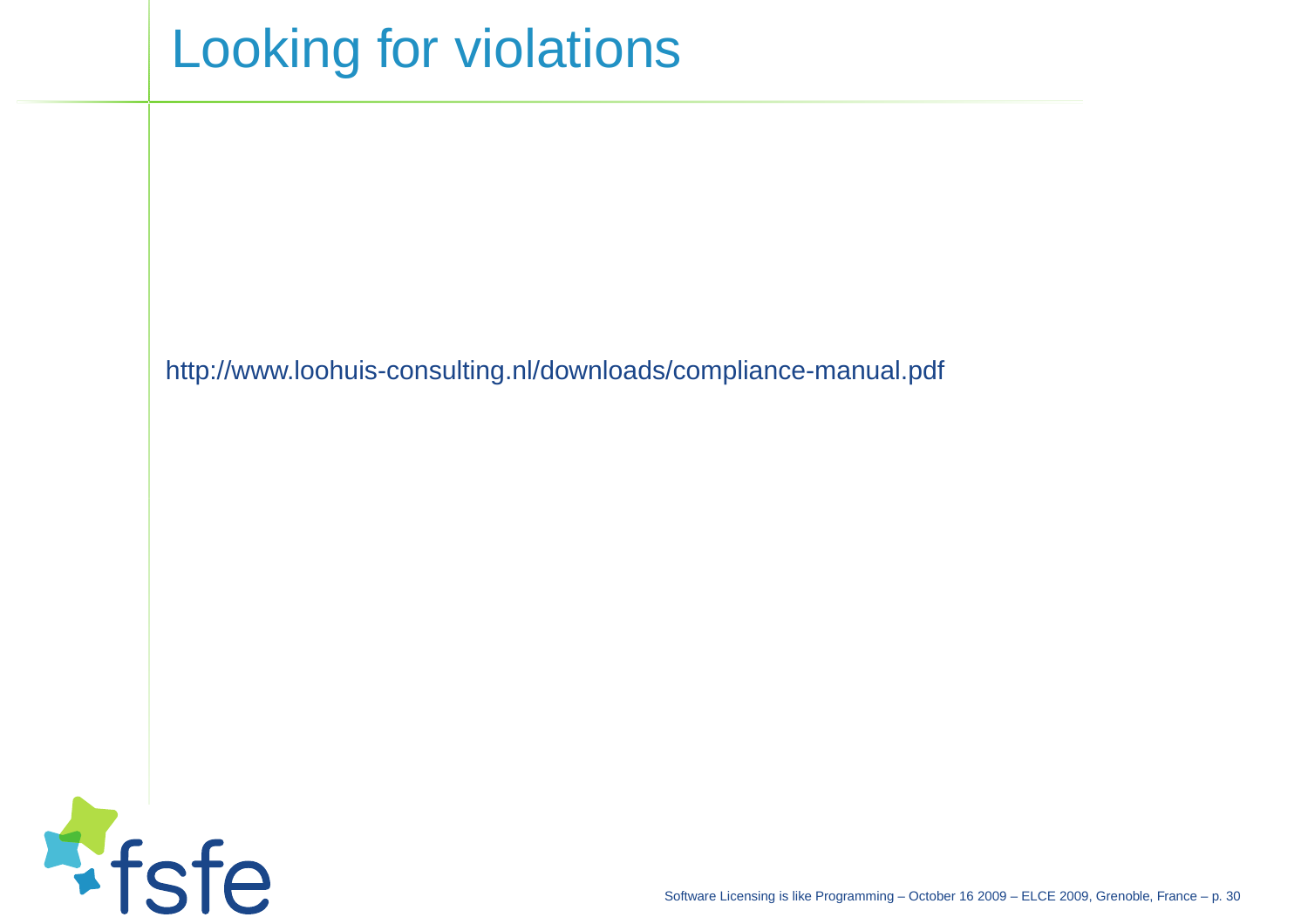### The *re*distributor is *re*sponsible!